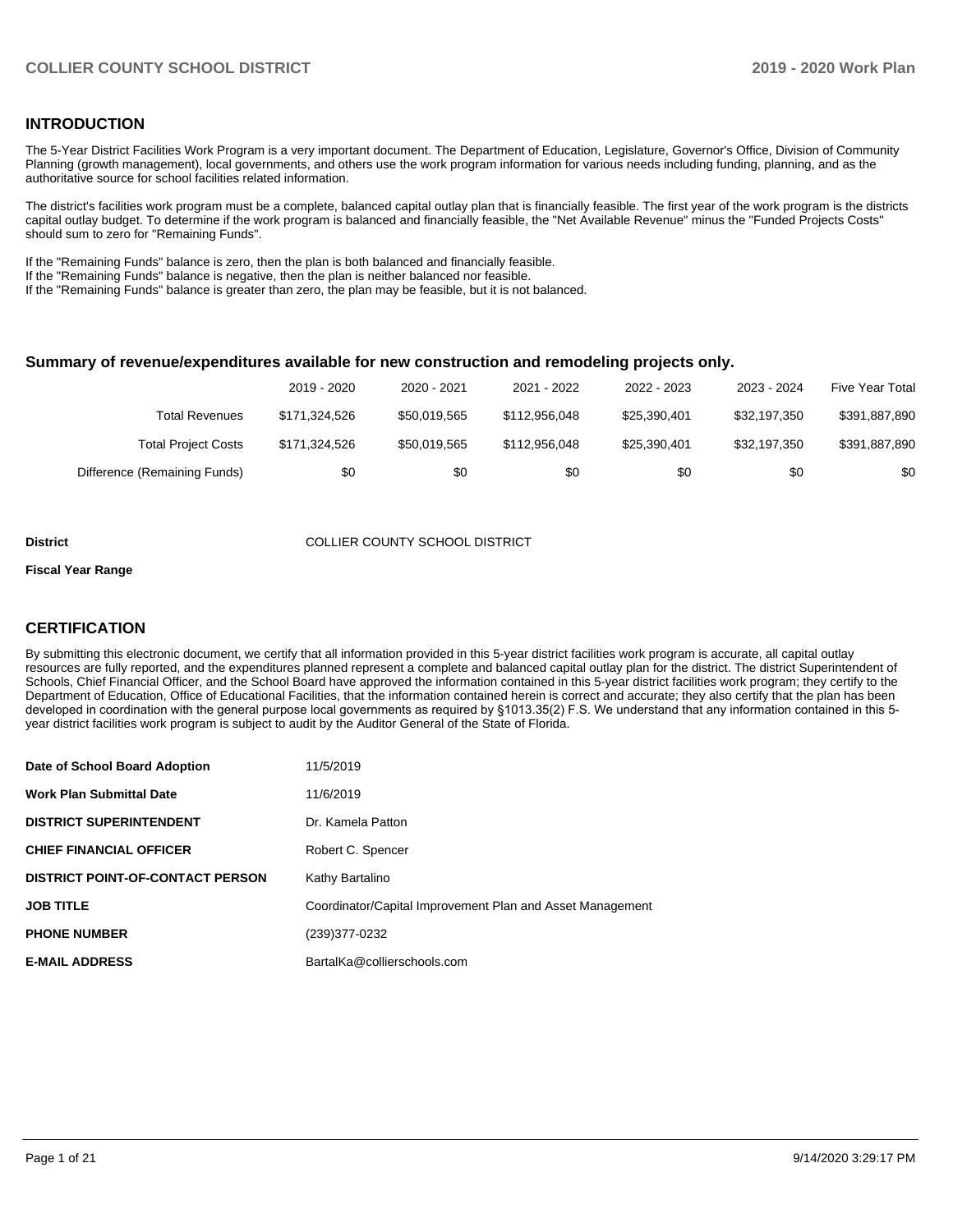# **Expenditures**

#### **Expenditure for Maintenance, Repair and Renovation from 1.50-Mills and PECO**

Annually, prior to the adoption of the district school budget, each school board must prepare a tentative district facilities work program that includes a schedule of major repair and renovation projects necessary to maintain the educational and ancillary facilities of the district.

|                | Item                                                                                                                                                                                                                                                                                                                                                                                                                                                                                                                                                                                                                                                                                                                                                                                                                                                                                                                                                                                                                                                                                                                                                                                                                                                                                                                                                                                                                                                                                                                                                                         | 2019 - 2020<br><b>Actual Budget</b> | 2020 - 2021<br>Projected | 2021 - 2022<br>Projected | 2022 - 2023<br>Projected | 2023 - 2024<br>Projected | <b>Total</b>  |  |  |  |
|----------------|------------------------------------------------------------------------------------------------------------------------------------------------------------------------------------------------------------------------------------------------------------------------------------------------------------------------------------------------------------------------------------------------------------------------------------------------------------------------------------------------------------------------------------------------------------------------------------------------------------------------------------------------------------------------------------------------------------------------------------------------------------------------------------------------------------------------------------------------------------------------------------------------------------------------------------------------------------------------------------------------------------------------------------------------------------------------------------------------------------------------------------------------------------------------------------------------------------------------------------------------------------------------------------------------------------------------------------------------------------------------------------------------------------------------------------------------------------------------------------------------------------------------------------------------------------------------------|-------------------------------------|--------------------------|--------------------------|--------------------------|--------------------------|---------------|--|--|--|
| <b>HVAC</b>    |                                                                                                                                                                                                                                                                                                                                                                                                                                                                                                                                                                                                                                                                                                                                                                                                                                                                                                                                                                                                                                                                                                                                                                                                                                                                                                                                                                                                                                                                                                                                                                              | \$32,783,075                        | \$16,610,000             | \$40,243,000             | \$35.640.000             | \$28,120,000             | \$153,396,075 |  |  |  |
| Locations:     | ALTERNATIVE SCHOOL, AVALON ELEMENTARY, BARRON COLLIER HIGH SCHOOL, BETHUNE EDUCATION CENTER, BIG CYPRESS<br>ELEMENTARY, CALUSA PARK ELEMENTARY, CORKSCREW ELEMENTARY, CORKSCREW MIDDLE, CYPRESS PALM MIDDLE, DR.<br>MARTIN LUTHER KING, JR. ADMINISTRATIVE CENTER, EAST NAPLES MIDDLE, EDEN PARK ELEMENTARY, ESTATES ELEMENTARY,<br>EVERGLADES CITY SCHOOL, GOLDEN GATE ELEMENTARY NORTH, GOLDEN GATE ELEMENTARY SOUTH, GOLDEN GATE HIGH<br>SCHOOL, GOLDEN GATE MIDDLE, GOLDEN TERRACE ELEMENTARY NORTH, GOLDEN TERRACE ELEMENTARY SOUTH, GULF<br>COAST HIGH SCHOOL, GULFVIEW MIDDLE, HIGHLANDS ELEMENTARY, IMMOKALEE HIGH SCHOOL, IMMOKALEE MIDDLE,<br>IMMOKALEE TECHNICAL COLLEGE, JAMES L WALKER VOCATIONAL-TECHNICAL COLLEGE, LAKE PARK ELEMENTARY, LAKE<br>TRAFFORD ELEMENTARY, LAUREL OAK ELEMENTARY, LEILA B. CANANT PROFESSIONAL DEVELOPMENT CENTER, LELY<br>ELEMENTARY, LELY HIGH SCHOOL, MAINTENANCE & TRANSPORTATION DEPARTMENT, MANATEE ELEMENTARY, MANATEE<br>MIDDLE, MARCO ISLAND CHARTER MIDDLE SCHOOL, MIKE DAVIS ELEMENTARY, NAPLES HIGH SCHOOL, NAPLES PARK<br>ELEMENTARY, NORTH NAPLES MIDDLE, OAKRIDGE MIDDLE, OSCEOLA ELEMENTARY, PALMETTO ELEMENTARY, PALMETTO<br>RIDGE HIGH SCHOOL, PARKSIDE ELEMENTARY, PELICAN MARSH ELEMENTARY, PINE RIDGE MIDDLE, PINECREST ELEMENTARY,<br>POINCIANA ELEMENTARY, PRODUCTION/WAREHOUSE, SABAL PALM ELEMENTARY, SEA GATE ELEMENTARY, SHADOWLAWN<br>ELEMENTARY, TOMMIE BARFIELD ELEMENTARY, VETERANS MEMORIAL ELEMENTARY, VILLAGE OAKS ELEMENTARY, VINEYARDS<br>ELEMENTARY<br>\$0<br>\$0<br>\$0<br>\$0<br>\$0<br>\$0 |                                     |                          |                          |                          |                          |               |  |  |  |
| Flooring       | Locations: No Locations for this expenditure.                                                                                                                                                                                                                                                                                                                                                                                                                                                                                                                                                                                                                                                                                                                                                                                                                                                                                                                                                                                                                                                                                                                                                                                                                                                                                                                                                                                                                                                                                                                                |                                     |                          |                          |                          |                          |               |  |  |  |
| Roofing        |                                                                                                                                                                                                                                                                                                                                                                                                                                                                                                                                                                                                                                                                                                                                                                                                                                                                                                                                                                                                                                                                                                                                                                                                                                                                                                                                                                                                                                                                                                                                                                              | \$11,894,624                        | \$13,089,330             | \$13,774,330             | \$13,099,330             | \$21,799,330             | \$73,656,944  |  |  |  |
| Locations:     | ALTERNATIVE SCHOOL, AVALON ELEMENTARY, BARRON COLLIER HIGH SCHOOL, BIG CYPRESS ELEMENTARY, CYPRESS PALM<br>MIDDLE, EAST NAPLES MIDDLE, EDEN PARK ELEMENTARY, GOLDEN GATE ELEMENTARY SOUTH, GOLDEN GATE HIGH SCHOOL,<br>GOLDEN GATE MIDDLE, GOLDEN TERRACE ELEMENTARY NORTH, GOLDEN TERRACE ELEMENTARY SOUTH, GULF COAST HIGH<br>SCHOOL, HIGHLANDS ELEMENTARY, IMMOKALEE MIDDLE, LAKE PARK ELEMENTARY, LAKE TRAFFORD ELEMENTARY, LAUREL<br>OAK ELEMENTARY, LELY ELEMENTARY, MAINTENANCE & TRANSPORTATION DEPARTMENT, MIKE DAVIS ELEMENTARY, NAPLES<br>HIGH SCHOOL, NAPLES PARK ELEMENTARY, OAKRIDGE MIDDLE, PALMETTO ELEMENTARY, PALMETTO RIDGE HIGH SCHOOL,<br>PARKSIDE ELEMENTARY, PINE RIDGE MIDDLE, PINECREST ELEMENTARY, SEA GATE ELEMENTARY, TOMMIE BARFIELD<br>ELEMENTARY, VINEYARDS ELEMENTARY                                                                                                                                                                                                                                                                                                                                                                                                                                                                                                                                                                                                                                                                                                                                                                        |                                     |                          |                          |                          |                          |               |  |  |  |
| Safety to Life |                                                                                                                                                                                                                                                                                                                                                                                                                                                                                                                                                                                                                                                                                                                                                                                                                                                                                                                                                                                                                                                                                                                                                                                                                                                                                                                                                                                                                                                                                                                                                                              | \$2,606,088                         | \$2,110,409              | \$2,152,617              | \$2,195,670              | \$2,239,584              | \$11,304,368  |  |  |  |
| Locations:     | ALTERNATIVE SCHOOL, AVALON ELEMENTARY, BARRON COLLIER HIGH SCHOOL, BETHUNE EDUCATION CENTER, BIG CYPRESS<br>ELEMENTARY, CALUSA PARK ELEMENTARY, CORKSCREW ELEMENTARY, CORKSCREW MIDDLE, CYPRESS PALM MIDDLE, DR.<br>MARTIN LUTHER KING, JR. ADMINISTRATIVE CENTER, EAST NAPLES MIDDLE, EDEN PARK ELEMENTARY, ESTATES ELEMENTARY,<br>EVERGLADES CITY SCHOOL, GOLDEN GATE ELEMENTARY NORTH, GOLDEN GATE ELEMENTARY SOUTH, GOLDEN GATE HIGH<br>SCHOOL, GOLDEN GATE MIDDLE, GOLDEN TERRACE ELEMENTARY NORTH, GOLDEN TERRACE ELEMENTARY SOUTH, GULF<br>COAST HIGH SCHOOL, GULFVIEW MIDDLE, HIGHLANDS ELEMENTARY, IMMOKALEE HIGH SCHOOL, IMMOKALEE MIDDLE,<br>IMMOKALEE TECHNICAL COLLEGE, JAMES L WALKER VOCATIONAL-TECHNICAL COLLEGE, LAKE PARK ELEMENTARY, LAKE<br>TRAFFORD ELEMENTARY, LAUREL OAK ELEMENTARY, LEILA B. CANANT PROFESSIONAL DEVELOPMENT CENTER, LELY<br>ELEMENTARY, LELY HIGH SCHOOL, MAINTENANCE & TRANSPORTATION DEPARTMENT, MANATEE ELEMENTARY, MANATEE<br>MIDDLE, MARCO ISLAND CHARTER MIDDLE SCHOOL, MIKE DAVIS ELEMENTARY, NAPLES HIGH SCHOOL, NAPLES PARK<br>ELEMENTARY, NORTH NAPLES MIDDLE, OAKRIDGE MIDDLE, OSCEOLA ELEMENTARY, PALMETTO ELEMENTARY, PALMETTO<br>RIDGE HIGH SCHOOL, PARKSIDE ELEMENTARY, PELICAN MARSH ELEMENTARY, PINE RIDGE MIDDLE, PINECREST ELEMENTARY,<br>POINCIANA ELEMENTARY, PRODUCTION/WAREHOUSE, SABAL PALM ELEMENTARY, SEA GATE ELEMENTARY, SHADOWLAWN<br>ELEMENTARY, TOMMIE BARFIELD ELEMENTARY, VETERANS MEMORIAL ELEMENTARY, VILLAGE OAKS ELEMENTARY, VINEYARDS<br>ELEMENTARY                                           |                                     |                          |                          |                          |                          |               |  |  |  |
| Fencing        |                                                                                                                                                                                                                                                                                                                                                                                                                                                                                                                                                                                                                                                                                                                                                                                                                                                                                                                                                                                                                                                                                                                                                                                                                                                                                                                                                                                                                                                                                                                                                                              | \$0                                 | \$0                      | \$0                      | \$0                      | \$0                      | \$0           |  |  |  |
|                | Locations: No Locations for this expenditure.                                                                                                                                                                                                                                                                                                                                                                                                                                                                                                                                                                                                                                                                                                                                                                                                                                                                                                                                                                                                                                                                                                                                                                                                                                                                                                                                                                                                                                                                                                                                |                                     |                          |                          |                          |                          |               |  |  |  |
| Parking        |                                                                                                                                                                                                                                                                                                                                                                                                                                                                                                                                                                                                                                                                                                                                                                                                                                                                                                                                                                                                                                                                                                                                                                                                                                                                                                                                                                                                                                                                                                                                                                              | \$0                                 | \$0                      | \$0                      | \$0                      | \$0                      | \$0           |  |  |  |
|                | Locations: No Locations for this expenditure.                                                                                                                                                                                                                                                                                                                                                                                                                                                                                                                                                                                                                                                                                                                                                                                                                                                                                                                                                                                                                                                                                                                                                                                                                                                                                                                                                                                                                                                                                                                                |                                     |                          |                          |                          |                          |               |  |  |  |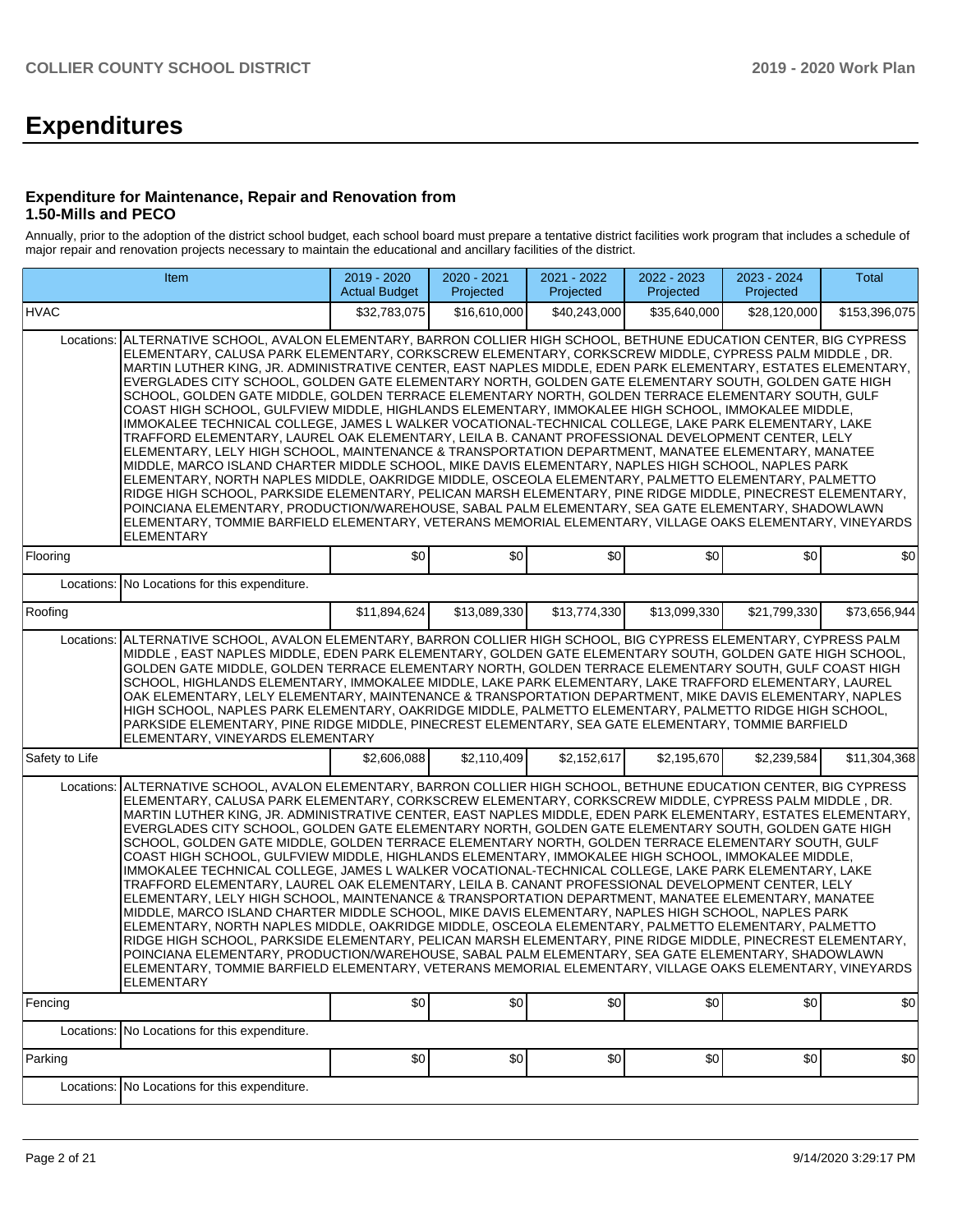| Electrical                       |                                                                                                                                                                                                                                                                                                                                                                                                                                                                                                                                                                                                                                                                                                                                                                                                                                                                                                                                                                                                                                                                                                                                                                                                                                                                                                                                                                                                                                                                                                                                                                    | \$4,328,372  | \$2,691,000  | \$1,978,000  | \$5,518,000  | \$6,888,000  | \$21,403,372  |
|----------------------------------|--------------------------------------------------------------------------------------------------------------------------------------------------------------------------------------------------------------------------------------------------------------------------------------------------------------------------------------------------------------------------------------------------------------------------------------------------------------------------------------------------------------------------------------------------------------------------------------------------------------------------------------------------------------------------------------------------------------------------------------------------------------------------------------------------------------------------------------------------------------------------------------------------------------------------------------------------------------------------------------------------------------------------------------------------------------------------------------------------------------------------------------------------------------------------------------------------------------------------------------------------------------------------------------------------------------------------------------------------------------------------------------------------------------------------------------------------------------------------------------------------------------------------------------------------------------------|--------------|--------------|--------------|--------------|--------------|---------------|
| Locations:                       | ALTERNATIVE SCHOOL, AVALON ELEMENTARY, BARRON COLLIER HIGH SCHOOL, BETHUNE EDUCATION CENTER, BIG CYPRESS<br>ELEMENTARY, CALUSA PARK ELEMENTARY, CORKSCREW ELEMENTARY, CORKSCREW MIDDLE, CYPRESS PALM MIDDLE, DR.<br>MARTIN LUTHER KING, JR. ADMINISTRATIVE CENTER, EAST NAPLES MIDDLE, EDEN PARK ELEMENTARY, ESTATES ELEMENTARY,<br>EVERGLADES CITY SCHOOL, GOLDEN GATE ELEMENTARY NORTH, GOLDEN GATE ELEMENTARY SOUTH, GOLDEN GATE HIGH<br>SCHOOL, GOLDEN GATE MIDDLE, GOLDEN TERRACE ELEMENTARY NORTH, GOLDEN TERRACE ELEMENTARY SOUTH, GULF<br>COAST HIGH SCHOOL, GULFVIEW MIDDLE, HIGHLANDS ELEMENTARY, IMMOKALEE HIGH SCHOOL, IMMOKALEE MIDDLE,<br>IMMOKALEE TECHNICAL COLLEGE, JAMES L WALKER VOCATIONAL-TECHNICAL COLLEGE, LAKE PARK ELEMENTARY, LAKE<br>TRAFFORD ELEMENTARY, LAUREL OAK ELEMENTARY, LEILA B. CANANT PROFESSIONAL DEVELOPMENT CENTER, LELY<br>ELEMENTARY, LELY HIGH SCHOOL, MAINTENANCE & TRANSPORTATION DEPARTMENT, MANATEE ELEMENTARY, MANATEE<br>MIDDLE, MARCO ISLAND CHARTER MIDDLE SCHOOL, MIKE DAVIS ELEMENTARY, NAPLES HIGH SCHOOL, NAPLES PARK<br>ELEMENTARY, NORTH NAPLES MIDDLE, OAKRIDGE MIDDLE, OSCEOLA ELEMENTARY, PALMETTO ELEMENTARY, PALMETTO<br>RIDGE HIGH SCHOOL, PARKSIDE ELEMENTARY, PELICAN MARSH ELEMENTARY, PINE RIDGE MIDDLE, PINECREST ELEMENTARY,<br>POINCIANA ELEMENTARY, PRODUCTION/WAREHOUSE, SABAL PALM ELEMENTARY, SEA GATE ELEMENTARY, SHADOWLAWN<br>ELEMENTARY, TOMMIE BARFIELD ELEMENTARY, VETERANS MEMORIAL ELEMENTARY, VILLAGE OAKS ELEMENTARY, VINEYARDS<br><b>ELEMENTARY</b>                          |              |              |              |              |              |               |
| Fire Alarm                       |                                                                                                                                                                                                                                                                                                                                                                                                                                                                                                                                                                                                                                                                                                                                                                                                                                                                                                                                                                                                                                                                                                                                                                                                                                                                                                                                                                                                                                                                                                                                                                    | \$0          | \$0          | \$0          | \$0          | \$0          | \$0           |
| Locations:                       | No Locations for this expenditure.                                                                                                                                                                                                                                                                                                                                                                                                                                                                                                                                                                                                                                                                                                                                                                                                                                                                                                                                                                                                                                                                                                                                                                                                                                                                                                                                                                                                                                                                                                                                 |              |              |              |              |              |               |
| Telephone/Intercom System        |                                                                                                                                                                                                                                                                                                                                                                                                                                                                                                                                                                                                                                                                                                                                                                                                                                                                                                                                                                                                                                                                                                                                                                                                                                                                                                                                                                                                                                                                                                                                                                    | \$0          | \$0          | \$0          | \$0          | \$0          | \$0           |
|                                  | Locations: No Locations for this expenditure.                                                                                                                                                                                                                                                                                                                                                                                                                                                                                                                                                                                                                                                                                                                                                                                                                                                                                                                                                                                                                                                                                                                                                                                                                                                                                                                                                                                                                                                                                                                      |              |              |              |              |              |               |
| <b>Closed Circuit Television</b> |                                                                                                                                                                                                                                                                                                                                                                                                                                                                                                                                                                                                                                                                                                                                                                                                                                                                                                                                                                                                                                                                                                                                                                                                                                                                                                                                                                                                                                                                                                                                                                    | \$0          | \$0          | \$0          | \$0          | \$0          | \$0           |
|                                  | Locations: No Locations for this expenditure.                                                                                                                                                                                                                                                                                                                                                                                                                                                                                                                                                                                                                                                                                                                                                                                                                                                                                                                                                                                                                                                                                                                                                                                                                                                                                                                                                                                                                                                                                                                      |              |              |              |              |              |               |
| Paint                            |                                                                                                                                                                                                                                                                                                                                                                                                                                                                                                                                                                                                                                                                                                                                                                                                                                                                                                                                                                                                                                                                                                                                                                                                                                                                                                                                                                                                                                                                                                                                                                    | \$0          | \$0          | \$0          | \$0          | \$0          | \$0           |
|                                  | Locations: No Locations for this expenditure.                                                                                                                                                                                                                                                                                                                                                                                                                                                                                                                                                                                                                                                                                                                                                                                                                                                                                                                                                                                                                                                                                                                                                                                                                                                                                                                                                                                                                                                                                                                      |              |              |              |              |              |               |
| Maintenance/Repair               |                                                                                                                                                                                                                                                                                                                                                                                                                                                                                                                                                                                                                                                                                                                                                                                                                                                                                                                                                                                                                                                                                                                                                                                                                                                                                                                                                                                                                                                                                                                                                                    | \$4,617,908  | \$4,495,000  | \$4,595,000  | \$4,695,000  | \$4,795,000  | \$23,197,908  |
|                                  | Locations: ALTERNATIVE SCHOOL, AVALON ELEMENTARY, BARRON COLLIER HIGH SCHOOL, BETHUNE EDUCATION CENTER, BIG CYPRESS<br>ELEMENTARY, CALUSA PARK ELEMENTARY, CORKSCREW ELEMENTARY, CORKSCREW MIDDLE, CYPRESS PALM MIDDLE, DR.<br>MARTIN LUTHER KING, JR. ADMINISTRATIVE CENTER, EAST NAPLES MIDDLE, EDEN PARK ELEMENTARY, ESTATES ELEMENTARY,<br>EVERGLADES CITY SCHOOL, GOLDEN GATE ELEMENTARY NORTH, GOLDEN GATE ELEMENTARY SOUTH, GOLDEN GATE HIGH<br>SCHOOL, GOLDEN GATE MIDDLE, GOLDEN TERRACE ELEMENTARY NORTH, GOLDEN TERRACE ELEMENTARY SOUTH, GULF<br>COAST HIGH SCHOOL, GULFVIEW MIDDLE, HIGHLANDS ELEMENTARY, IMMOKALEE HIGH SCHOOL, IMMOKALEE MIDDLE,<br>IMMOKALEE TECHNICAL COLLEGE, JAMES L WALKER VOCATIONAL-TECHNICAL COLLEGE, LAKE PARK ELEMENTARY, LAKE<br>TRAFFORD ELEMENTARY, LAUREL OAK ELEMENTARY, LEILA B. CANANT PROFESSIONAL DEVELOPMENT CENTER, LELY<br>ELEMENTARY. LELY HIGH SCHOOL. MAINTENANCE & TRANSPORTATION DEPARTMENT. MANATEE ELEMENTARY. MANATEE<br>MIDDLE, MARCO ISLAND CHARTER MIDDLE SCHOOL, MIKE DAVIS ELEMENTARY, NAPLES HIGH SCHOOL, NAPLES PARK<br>ELEMENTARY, NORTH NAPLES MIDDLE, OAKRIDGE MIDDLE, OSCEOLA ELEMENTARY, PALMETTO ELEMENTARY, PALMETTO<br>RIDGE HIGH SCHOOL, PARKSIDE ELEMENTARY, PELICAN MARSH ELEMENTARY, PINE RIDGE MIDDLE, PINECREST ELEMENTARY,<br>POINCIANA ELEMENTARY, PRODUCTION/WAREHOUSE, SABAL PALM ELEMENTARY, SEA GATE ELEMENTARY, SHADOWLAWN<br>ELEMENTARY, TOMMIE BARFIELD ELEMENTARY, VETERANS MEMORIAL ELEMENTARY, VILLAGE OAKS ELEMENTARY, VINEYARDS<br>ELEMENTARY<br><b>Sub Total:</b> | \$56,230,067 | \$38,995,739 | \$62,742,947 | \$61,148,000 | \$63,841,914 | \$282,958,667 |
|                                  |                                                                                                                                                                                                                                                                                                                                                                                                                                                                                                                                                                                                                                                                                                                                                                                                                                                                                                                                                                                                                                                                                                                                                                                                                                                                                                                                                                                                                                                                                                                                                                    |              |              |              |              |              |               |

| <b>IPECO</b><br>) Maintenance Expenditures | \$0          | ፍሰ<br>υU     | \$0          | ሶሳ<br>ъU     | \$0          | \$0           |
|--------------------------------------------|--------------|--------------|--------------|--------------|--------------|---------------|
| 1.50 Mill Sub Total: I                     | \$96,206,743 | \$50,548,739 | \$74.086.347 | \$78,538,208 | \$78.018.346 | \$377,398,383 |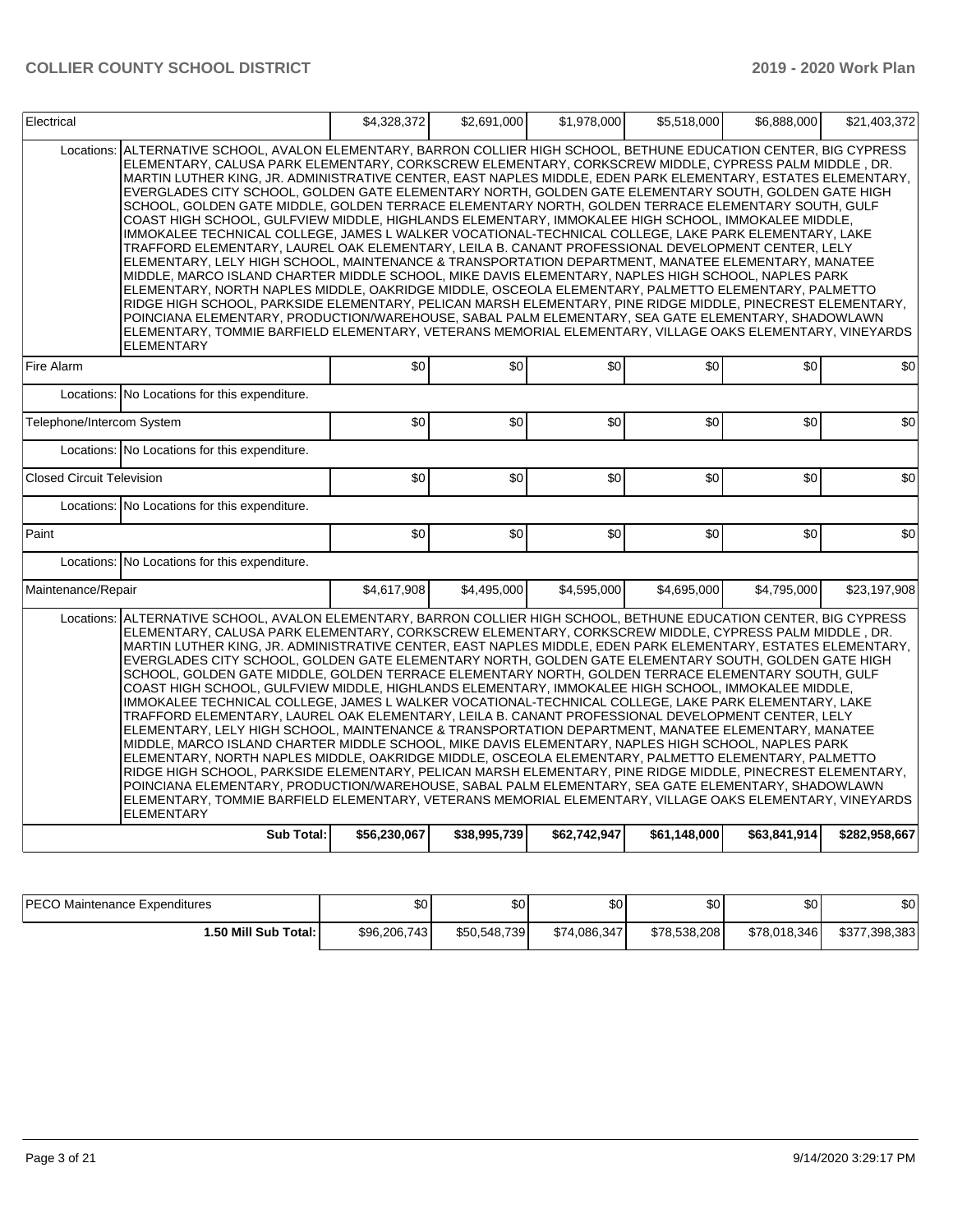|                                             | <b>Other Items</b>                                                                                                                                                                                                                                                                                                                                                                                                                                                                                                                                                                                                                                                                                                                                                                                                                                                                                                                                                                                                                                                                                                                                                                                                                                                                                                                                                                                                                                                                                                                             | $2019 - 2020$<br><b>Actual Budget</b> | 2020 - 2021<br>Projected | 2021 - 2022<br>Projected | 2022 - 2023<br>Projected | 2023 - 2024<br>Projected | Total        |
|---------------------------------------------|------------------------------------------------------------------------------------------------------------------------------------------------------------------------------------------------------------------------------------------------------------------------------------------------------------------------------------------------------------------------------------------------------------------------------------------------------------------------------------------------------------------------------------------------------------------------------------------------------------------------------------------------------------------------------------------------------------------------------------------------------------------------------------------------------------------------------------------------------------------------------------------------------------------------------------------------------------------------------------------------------------------------------------------------------------------------------------------------------------------------------------------------------------------------------------------------------------------------------------------------------------------------------------------------------------------------------------------------------------------------------------------------------------------------------------------------------------------------------------------------------------------------------------------------|---------------------------------------|--------------------------|--------------------------|--------------------------|--------------------------|--------------|
| Maintenance/Renovations                     |                                                                                                                                                                                                                                                                                                                                                                                                                                                                                                                                                                                                                                                                                                                                                                                                                                                                                                                                                                                                                                                                                                                                                                                                                                                                                                                                                                                                                                                                                                                                                | \$23.171.002                          | \$1,538,000              | \$1,307,000              | \$4,127,000              | \$3.110.000              | \$33,253,002 |
|                                             | Locations ALTERNATIVE SCHOOL, AVALON ELEMENTARY, BARRON COLLIER HIGH SCHOOL, BETHUNE EDUCATION CENTER, BIG<br>CYPRESS ELEMENTARY, CALUSA PARK ELEMENTARY, CORKSCREW ELEMENTARY, CORKSCREW MIDDLE, CYPRESS PALM<br>MIDDLE, DR. MARTIN LUTHER KING, JR. ADMINISTRATIVE CENTER, EAST NAPLES MIDDLE, EDEN PARK ELEMENTARY, ESTATES<br>ELEMENTARY, EVERGLADES CITY SCHOOL, GOLDEN GATE ELEMENTARY NORTH, GOLDEN GATE ELEMENTARY SOUTH,<br>GOLDEN GATE HIGH SCHOOL, GOLDEN GATE MIDDLE, GOLDEN TERRACE ELEMENTARY NORTH, GOLDEN TERRACE<br>ELEMENTARY SOUTH, GULF COAST HIGH SCHOOL, GULFVIEW MIDDLE, HIGHLANDS ELEMENTARY, IMMOKALEE HIGH SCHOOL,<br>IMMOKALEE MIDDLE, IMMOKALEE TECHNICAL COLLEGE, JAMES L WALKER VOCATIONAL-TECHNICAL COLLEGE, LAKE PARK<br>ELEMENTARY, LAKE TRAFFORD ELEMENTARY, LAUREL OAK ELEMENTARY, LEILA B. CANANT PROFESSIONAL DEVELOPMENT<br>CENTER, LELY ELEMENTARY, LELY HIGH SCHOOL, MAINTENANCE & TRANSPORTATION DEPARTMENT, MANATEE<br>ELEMENTARY, MANATEE MIDDLE, MARCO ISLAND CHARTER MIDDLE SCHOOL, MIKE DAVIS ELEMENTARY, NAPLES HIGH<br>SCHOOL, NAPLES PARK ELEMENTARY, NORTH NAPLES MIDDLE, OAKRIDGE MIDDLE, OSCEOLA ELEMENTARY, PALMETTO<br>ELEMENTARY, PALMETTO RIDGE HIGH SCHOOL, PARKSIDE ELEMENTARY, PELICAN MARSH ELEMENTARY, PINE RIDGE<br>MIDDLE, PINECREST ELEMENTARY, POINCIANA ELEMENTARY, PRODUCTION/WAREHOUSE, SABAL PALM ELEMENTARY, SEA<br>GATE ELEMENTARY, SHADOWLAWN ELEMENTARY, TOMMIE BARFIELD ELEMENTARY, VETERANS MEMORIAL ELEMENTARY,<br>VILLAGE OAKS ELEMENTARY, VINEYARDS ELEMENTARY   |                                       |                          |                          |                          |                          |              |
| <b>Emergency Maintenance</b>                |                                                                                                                                                                                                                                                                                                                                                                                                                                                                                                                                                                                                                                                                                                                                                                                                                                                                                                                                                                                                                                                                                                                                                                                                                                                                                                                                                                                                                                                                                                                                                | \$6,000,000                           | \$3,000,000              | \$3,000,000              | \$3,000,000              | \$3,000,000              | \$18,000,000 |
|                                             | Locations ALTERNATIVE SCHOOL. AVALON ELEMENTARY. BARRON COLLIER HIGH SCHOOL. BETHUNE EDUCATION CENTER. BIG<br>CYPRESS ELEMENTARY, CALUSA PARK ELEMENTARY, CORKSCREW ELEMENTARY, CORKSCREW MIDDLE, CYPRESS PALM<br>MIDDLE, DR. MARTIN LUTHER KING, JR. ADMINISTRATIVE CENTER, EAST NAPLES MIDDLE, EDEN PARK ELEMENTARY, ESTATES<br>ELEMENTARY, EVERGLADES CITY SCHOOL, GOLDEN GATE ELEMENTARY NORTH, GOLDEN GATE ELEMENTARY SOUTH,<br>GOLDEN GATE HIGH SCHOOL, GOLDEN GATE MIDDLE, GOLDEN TERRACE ELEMENTARY NORTH, GOLDEN TERRACE<br>ELEMENTARY SOUTH, GULF COAST HIGH SCHOOL, GULFVIEW MIDDLE, HIGHLANDS ELEMENTARY, IMMOKALEE HIGH SCHOOL,<br>IMMOKALEE MIDDLE, IMMOKALEE TECHNICAL COLLEGE, JAMES L WALKER VOCATIONAL-TECHNICAL COLLEGE, LAKE PARK<br>ELEMENTARY, LAKE TRAFFORD ELEMENTARY, LAUREL OAK ELEMENTARY, LEILA B. CANANT PROFESSIONAL DEVELOPMENT<br>CENTER, LELY ELEMENTARY, LELY HIGH SCHOOL, MAINTENANCE & TRANSPORTATION DEPARTMENT, MANATEE<br>ELEMENTARY, MANATEE MIDDLE, MARCO ISLAND CHARTER MIDDLE SCHOOL, MIKE DAVIS ELEMENTARY, NAPLES HIGH<br>SCHOOL, NAPLES PARK ELEMENTARY, NORTH NAPLES MIDDLE, OAKRIDGE MIDDLE, OSCEOLA ELEMENTARY, PALMETTO<br>ELEMENTARY, PALMETTO RIDGE HIGH SCHOOL, PARKSIDE ELEMENTARY, PELICAN MARSH ELEMENTARY, PINE RIDGE<br>MIDDLE, PINECREST ELEMENTARY, POINCIANA ELEMENTARY, PRODUCTION/WAREHOUSE, SABAL PALM ELEMENTARY, SEA<br>GATE ELEMENTARY, SHADOWLAWN ELEMENTARY, TOMMIE BARFIELD ELEMENTARY, VETERANS MEMORIAL ELEMENTARY,<br>VILLAGE OAKS ELEMENTARY, VINEYARDS ELEMENTARY   |                                       |                          |                          |                          |                          |              |
| Roads and Bridge                            |                                                                                                                                                                                                                                                                                                                                                                                                                                                                                                                                                                                                                                                                                                                                                                                                                                                                                                                                                                                                                                                                                                                                                                                                                                                                                                                                                                                                                                                                                                                                                | \$10,000                              | \$36,000                 | \$45,000                 | \$34,000                 | \$17,000                 | \$142,000    |
|                                             | Locations BARRON COLLIER HIGH SCHOOL, CORKSCREW ELEMENTARY, CORKSCREW MIDDLE, DR. MARTIN LUTHER KING, JR.<br>ADMINISTRATIVE CENTER, GOLDEN GATE HIGH SCHOOL, MAINTENANCE & TRANSPORTATION DEPARTMENT, NORTH NAPLES<br>MIDDLE, OSCEOLA ELEMENTARY, PALMETTO RIDGE HIGH SCHOOL, PINE RIDGE MIDDLE                                                                                                                                                                                                                                                                                                                                                                                                                                                                                                                                                                                                                                                                                                                                                                                                                                                                                                                                                                                                                                                                                                                                                                                                                                                |                                       |                          |                          |                          |                          |              |
| Renovations Other than Schools              |                                                                                                                                                                                                                                                                                                                                                                                                                                                                                                                                                                                                                                                                                                                                                                                                                                                                                                                                                                                                                                                                                                                                                                                                                                                                                                                                                                                                                                                                                                                                                | \$201,047                             | \$41,000                 | \$33,000                 | \$3,250,000              | \$1,049,000              | \$4,574,047  |
|                                             | Locations DR. MARTIN LUTHER KING, JR. ADMINISTRATIVE CENTER, MAINTENANCE & TRANSPORTATION DEPARTMENT,<br>PRODUCTION/WAREHOUSE                                                                                                                                                                                                                                                                                                                                                                                                                                                                                                                                                                                                                                                                                                                                                                                                                                                                                                                                                                                                                                                                                                                                                                                                                                                                                                                                                                                                                  |                                       |                          |                          |                          |                          |              |
| <b>Facility Modifications/Special Needs</b> |                                                                                                                                                                                                                                                                                                                                                                                                                                                                                                                                                                                                                                                                                                                                                                                                                                                                                                                                                                                                                                                                                                                                                                                                                                                                                                                                                                                                                                                                                                                                                | \$5,976,691                           | \$3,500,000              | \$3,500,000              | \$3,500,000              | \$3,500,000              | \$19,976,691 |
|                                             | Locations ALTERNATIVE SCHOOL, AVALON ELEMENTARY, BARRON COLLIER HIGH SCHOOL, BETHUNE EDUCATION CENTER, BIG<br>CYPRESS ELEMENTARY, CALUSA PARK ELEMENTARY, CORKSCREW ELEMENTARY, CORKSCREW MIDDLE, CYPRESS PALM<br>MIDDLE , DR. MARTIN LUTHER KING, JR. ADMINISTRATIVE CENTER, EAST NAPLES MIDDLE, EDEN PARK ELEMENTARY, ESTATES<br>ELEMENTARY, EVERGLADES CITY SCHOOL, GOLDEN GATE ELEMENTARY NORTH, GOLDEN GATE ELEMENTARY SOUTH,<br>GOLDEN GATE HIGH SCHOOL, GOLDEN GATE MIDDLE, GOLDEN TERRACE ELEMENTARY NORTH, GOLDEN TERRACE<br>ELEMENTARY SOUTH, GULF COAST HIGH SCHOOL, GULFVIEW MIDDLE, HIGHLANDS ELEMENTARY, IMMOKALEE HIGH SCHOOL,<br>IMMOKALEE MIDDLE, IMMOKALEE TECHNICAL COLLEGE, JAMES L WALKER VOCATIONAL-TECHNICAL COLLEGE, LAKE PARK<br>ELEMENTARY, LAKE TRAFFORD ELEMENTARY, LAUREL OAK ELEMENTARY, LEILA B. CANANT PROFESSIONAL DEVELOPMENT <br>CENTER, LELY ELEMENTARY, LELY HIGH SCHOOL, MAINTENANCE & TRANSPORTATION DEPARTMENT, MANATEE<br>ELEMENTARY, MANATEE MIDDLE, MARCO ISLAND CHARTER MIDDLE SCHOOL, MIKE DAVIS ELEMENTARY, NAPLES HIGH<br>SCHOOL, NAPLES PARK ELEMENTARY, NORTH NAPLES MIDDLE, OAKRIDGE MIDDLE, OSCEOLA ELEMENTARY, PALMETTO<br>ELEMENTARY, PALMETTO RIDGE HIGH SCHOOL, PARKSIDE ELEMENTARY, PELICAN MARSH ELEMENTARY, PINE RIDGE<br>MIDDLE, PINECREST ELEMENTARY, POINCIANA ELEMENTARY, PRODUCTION/WAREHOUSE, SABAL PALM ELEMENTARY, SEA<br>GATE ELEMENTARY, SHADOWLAWN ELEMENTARY, TOMMIE BARFIELD ELEMENTARY, VETERANS MEMORIAL ELEMENTARY,<br>VILLAGE OAKS ELEMENTARY, VINEYARDS ELEMENTARY |                                       |                          |                          |                          |                          |              |
| P25 Radio System                            |                                                                                                                                                                                                                                                                                                                                                                                                                                                                                                                                                                                                                                                                                                                                                                                                                                                                                                                                                                                                                                                                                                                                                                                                                                                                                                                                                                                                                                                                                                                                                | \$1,000,000                           | \$1,020,000              | \$1,040,400              | \$1,061,208              | \$1,082,432              | \$5,204,040  |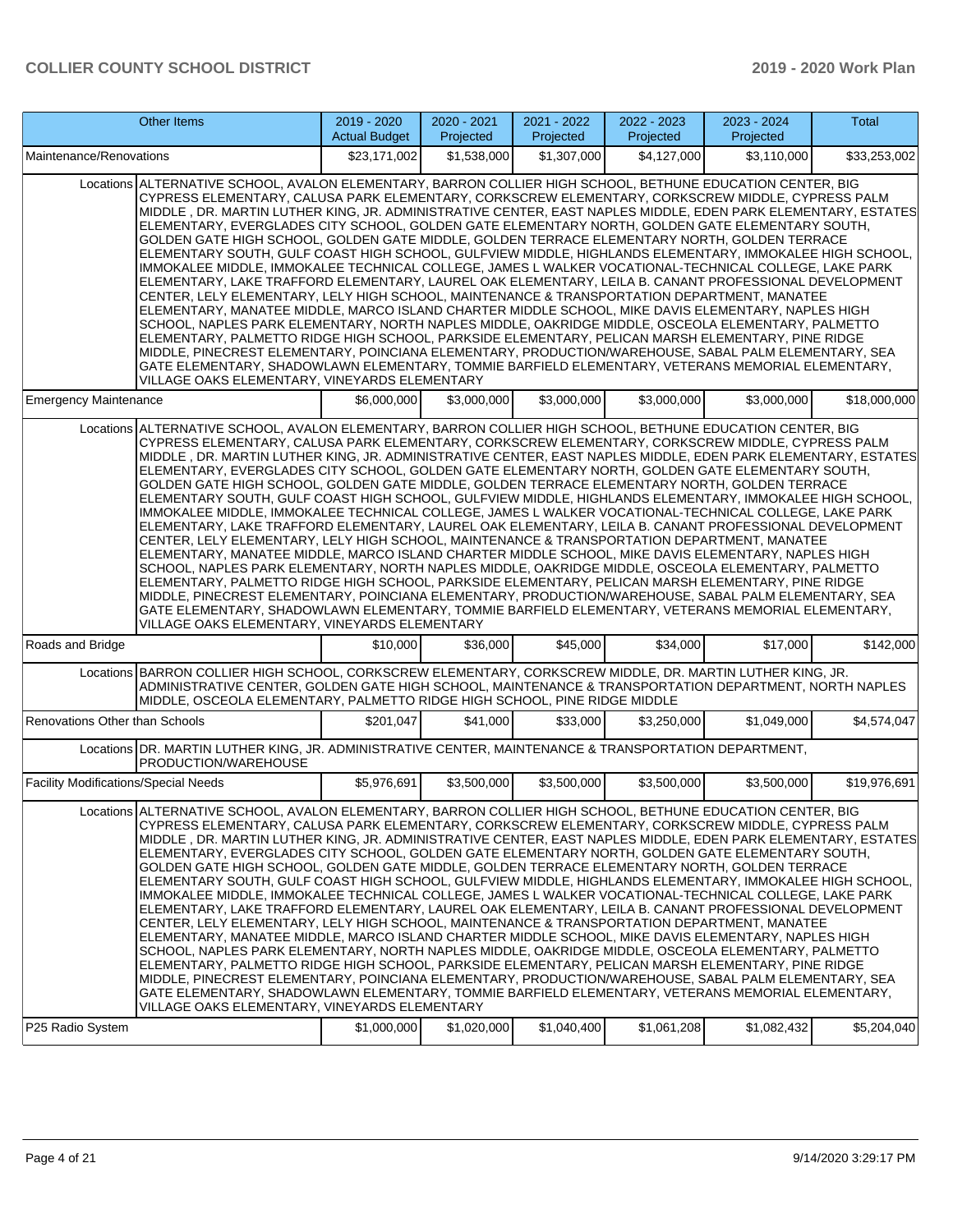|                             | Locations ALTERNATIVE SCHOOL, AVALON ELEMENTARY, BARRON COLLIER HIGH SCHOOL, BETHUNE EDUCATION CENTER, BIG<br>CYPRESS ELEMENTARY. CALUSA PARK ELEMENTARY. CORKSCREW ELEMENTARY. CORKSCREW MIDDLE. CYPRESS PALM<br>MIDDLE, DR. MARTIN LUTHER KING, JR. ADMINISTRATIVE CENTER, EAST NAPLES MIDDLE, EDEN PARK ELEMENTARY, ESTATES<br>ELEMENTARY. EVERGLADES CITY SCHOOL. GOLDEN GATE ELEMENTARY NORTH. GOLDEN GATE ELEMENTARY SOUTH.<br>GOLDEN GATE HIGH SCHOOL, GOLDEN GATE MIDDLE, GOLDEN TERRACE ELEMENTARY NORTH, GOLDEN TERRACE<br>ELEMENTARY SOUTH, GULF COAST HIGH SCHOOL, GULFVIEW MIDDLE, HIGHLANDS ELEMENTARY, IMMOKALEE HIGH SCHOOL,<br>IMMOKALEE MIDDLE, IMMOKALEE TECHNICAL COLLEGE, JAMES L WALKER VOCATIONAL-TECHNICAL COLLEGE, LAKE PARK<br>ELEMENTARY, LAKE TRAFFORD ELEMENTARY, LAUREL OAK ELEMENTARY, LEILA B. CANANT PROFESSIONAL DEVELOPMENT<br>CENTER, LELY ELEMENTARY, LELY HIGH SCHOOL, MAINTENANCE & TRANSPORTATION DEPARTMENT, MANATEE<br>ELEMENTARY, MANATEE MIDDLE, MARCO ISLAND CHARTER MIDDLE SCHOOL, MIKE DAVIS ELEMENTARY, NAPLES HIGH<br>SCHOOL, NAPLES PARK ELEMENTARY, NORTH NAPLES MIDDLE, OAKRIDGE MIDDLE, OSCEOLA ELEMENTARY, PALMETTO<br>ELEMENTARY, PALMETTO RIDGE HIGH SCHOOL, PARKSIDE ELEMENTARY, PELICAN MARSH ELEMENTARY, PINE RIDGE<br>MIDDLE, PINECREST ELEMENTARY, POINCIANA ELEMENTARY, PRODUCTION/WAREHOUSE, SABAL PALM ELEMENTARY, SEA<br>GATE ELEMENTARY, SHADOWLAWN ELEMENTARY, TOMMIE BARFIELD ELEMENTARY, VETERANS MEMORIAL ELEMENTARY,<br>VILLAGE OAKS ELEMENTARY, VINEYARDS ELEMENTARY     |              |              |              |              |              |               |
|-----------------------------|--------------------------------------------------------------------------------------------------------------------------------------------------------------------------------------------------------------------------------------------------------------------------------------------------------------------------------------------------------------------------------------------------------------------------------------------------------------------------------------------------------------------------------------------------------------------------------------------------------------------------------------------------------------------------------------------------------------------------------------------------------------------------------------------------------------------------------------------------------------------------------------------------------------------------------------------------------------------------------------------------------------------------------------------------------------------------------------------------------------------------------------------------------------------------------------------------------------------------------------------------------------------------------------------------------------------------------------------------------------------------------------------------------------------------------------------------------------------------------------------------------------------------------------------------|--------------|--------------|--------------|--------------|--------------|---------------|
| Maintenance Capital Actions |                                                                                                                                                                                                                                                                                                                                                                                                                                                                                                                                                                                                                                                                                                                                                                                                                                                                                                                                                                                                                                                                                                                                                                                                                                                                                                                                                                                                                                                                                                                                                  | \$0          | \$2,418,000  | \$2,418,000  | \$2,418,000  | \$2,418,000  | \$9,672,000   |
|                             | Locations ALTERNATIVE SCHOOL, AVALON ELEMENTARY, BARRON COLLIER HIGH SCHOOL, BETHUNE EDUCATION CENTER, BIG<br>CYPRESS ELEMENTARY, CALUSA PARK ELEMENTARY, CORKSCREW ELEMENTARY, CORKSCREW MIDDLE, CYPRESS PALM<br>IMIDDLE . DR. MARTIN LUTHER KING. JR. ADMINISTRATIVE CENTER. EAST NAPLES MIDDLE. EDEN PARK ELEMENTARY. ESTATESI<br>ELEMENTARY, EVERGLADES CITY SCHOOL, GOLDEN GATE ELEMENTARY NORTH, GOLDEN GATE ELEMENTARY SOUTH,<br>GOLDEN GATE HIGH SCHOOL, GOLDEN GATE MIDDLE, GOLDEN TERRACE ELEMENTARY NORTH, GOLDEN TERRACE<br>IELEMENTARY SOUTH. GULF COAST HIGH SCHOOL. GULFVIEW MIDDLE. HIGHLANDS ELEMENTARY. IMMOKALEE HIGH SCHOOL.<br>IMMOKALEE MIDDLE, IMMOKALEE TECHNICAL COLLEGE, JAMES L WALKER VOCATIONAL-TECHNICAL COLLEGE, LAKE PARK<br>ELEMENTARY, LAKE TRAFFORD ELEMENTARY, LAUREL OAK ELEMENTARY, LEILA B. CANANT PROFESSIONAL DEVELOPMENT<br>CENTER, LELY ELEMENTARY, LELY HIGH SCHOOL, MAINTENANCE & TRANSPORTATION DEPARTMENT, MANATEE<br>ELEMENTARY, MANATEE MIDDLE, MARCO ISLAND CHARTER MIDDLE SCHOOL, MIKE DAVIS ELEMENTARY, NAPLES HIGH<br>SCHOOL, NAPLES PARK ELEMENTARY, NORTH NAPLES MIDDLE, OAKRIDGE MIDDLE, OSCEOLA ELEMENTARY, PALMETTO<br>ELEMENTARY, PALMETTO RIDGE HIGH SCHOOL, PARKSIDE ELEMENTARY, PELICAN MARSH ELEMENTARY, PINE RIDGE<br>MIDDLE, PINECREST ELEMENTARY, POINCIANA ELEMENTARY, PRODUCTION/WAREHOUSE, SABAL PALM ELEMENTARY, SEA<br>GATE ELEMENTARY, SHADOWLAWN ELEMENTARY, TOMMIE BARFIELD ELEMENTARY, VETERANS MEMORIAL ELEMENTARY,<br>VILLAGE OAKS ELEMENTARY, VINEYARDS ELEMENTARY |              |              |              |              |              |               |
| Everglades Storm Mitigation |                                                                                                                                                                                                                                                                                                                                                                                                                                                                                                                                                                                                                                                                                                                                                                                                                                                                                                                                                                                                                                                                                                                                                                                                                                                                                                                                                                                                                                                                                                                                                  | \$3,617,936  | \$0          | \$0          | \$0          | \$0          | \$3,617,936   |
|                             | Locations EVERGLADES CITY SCHOOL                                                                                                                                                                                                                                                                                                                                                                                                                                                                                                                                                                                                                                                                                                                                                                                                                                                                                                                                                                                                                                                                                                                                                                                                                                                                                                                                                                                                                                                                                                                 |              |              |              |              |              |               |
|                             | Total:                                                                                                                                                                                                                                                                                                                                                                                                                                                                                                                                                                                                                                                                                                                                                                                                                                                                                                                                                                                                                                                                                                                                                                                                                                                                                                                                                                                                                                                                                                                                           | \$96,206,743 | \$50,548,739 | \$74,086,347 | \$78,538,208 | \$78,018,346 | \$377,398,383 |

#### **Local 1.50 Mill Expenditure For Maintenance, Repair and Renovation**

Anticipated expenditures expected from local funding sources over the years covered by the current work plan.

| Item                                                         | 2019 - 2020<br><b>Actual Budget</b> | 2020 - 2021<br>Projected | 2021 - 2022<br>Projected | 2022 - 2023<br>Projected | 2023 - 2024<br>Projected | <b>Total</b>  |
|--------------------------------------------------------------|-------------------------------------|--------------------------|--------------------------|--------------------------|--------------------------|---------------|
| Remaining Maint and Repair from 1.5 Mills                    | \$96,206,743                        | \$50,548,739             | \$74,086,347             | \$78,538,208             | \$78,018,346             | \$377,398,383 |
| Maintenance/Repair Salaries                                  | \$11,830,672                        | \$12,131,975             | \$12,442,317             | \$12,761,967             | \$13,091,394             | \$62,258,325  |
| School Bus Purchases                                         | \$8,226,173                         | \$4,483,590              | \$4,622,358              | \$4,688,622              | \$5,021,317              | \$27,042,060  |
| Other Vehicle Purchases                                      | \$1,003,332                         | \$626,005                | \$579,089                | \$853,487                | \$715,831                | \$3,777,744   |
| Capital Outlay Equipment                                     | \$19,763,348                        | \$15,496,000             | \$17,123,000             | \$14,948,000             | \$15,874,000             | \$83,204,348  |
| <b>Rent/Lease Payments</b>                                   | \$0 <sub>1</sub>                    | \$0                      | \$0                      | \$0                      | \$0                      | \$0           |
| ICOP Debt Service                                            | \$33,654,655                        | \$35,000,000             | \$36,200,000             | \$36,500,000             | \$36,500,000             | \$177,854,655 |
| Rent/Lease Relocatables                                      | \$620,080                           | \$475,000                | \$358,000                | \$250,000                | \$250,000                | \$1,953,080   |
| <b>Environmental Problems</b>                                | \$0                                 | \$0                      | \$0                      | \$0                      | \$0                      | \$0           |
| ls.1011.14 Debt Service                                      | \$0                                 | \$0                      | \$0                      | \$0                      | \$0                      | \$0           |
| Special Facilities Construction Account                      | \$0                                 | \$0                      | \$0                      | \$0                      | \$0                      | \$0           |
| Premiums for Property Casualty Insurance - 1011.71<br>(4a,b) | \$4,600,000                         | \$5,700,000              | \$6,200,000              | \$6,600,000              | \$7,000,000              | \$30,100,000  |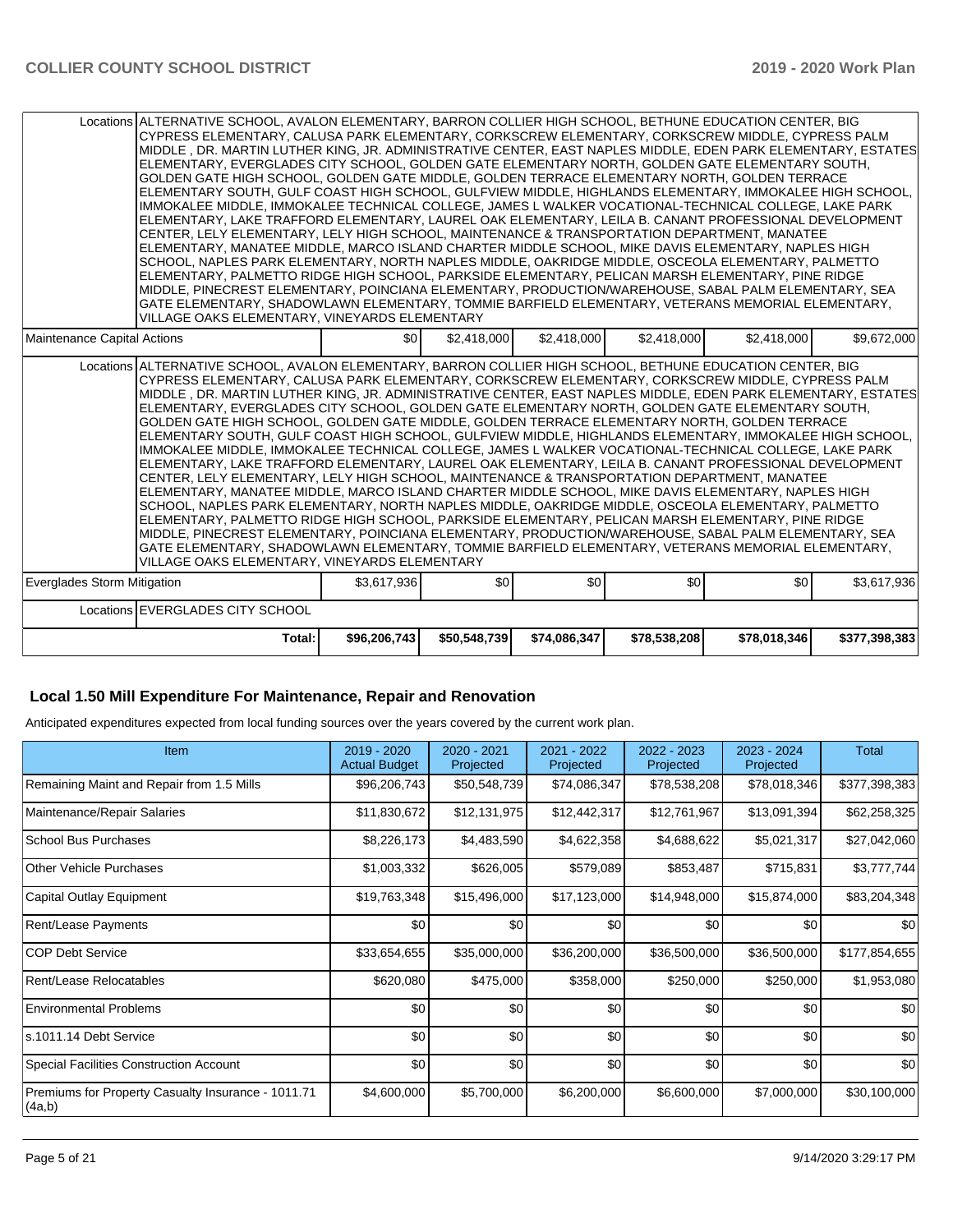| Qualified School Construction Bonds (QSCB) | \$0           | \$0           | \$0           | \$0           | \$0           | \$0           |
|--------------------------------------------|---------------|---------------|---------------|---------------|---------------|---------------|
| Qualified Zone Academy Bonds (QZAB)        | \$0           | \$0           | \$0           | \$0           | \$0           | \$0           |
| Other Capital Staff                        | \$635,461     | \$652,758     | \$670,571     | \$1,481,172   | \$795,951     | \$4,235,913   |
| <b>Facilities Supervision</b>              | \$1,684,217   | \$1,730,108   | \$1,777,380   | \$1,826,065   | \$1,876,214   | \$8,893,984   |
| <b>Portable Renovations</b>                | \$72,620      | \$70,000      | \$70,000      | \$70,000      | \$70,000      | \$352,620     |
| District Capital Equipment                 | \$873,101     | \$166,200     | \$189,300     | \$201,750     | \$267,700     | \$1,698,051   |
| Portable Relocation                        | \$1,862,037   | \$120,000     | \$320,000     | \$320,000     | \$120,000     | \$2,742,037   |
| <b>Site Acquisition</b>                    | \$175,000     | \$0           | \$0           | \$0           | \$0           | \$175,000     |
| <b>Professional Services Retainer</b>      | \$144, 115    | \$150,000     | \$150,000     | \$150,000     | \$150,000     | \$744,115     |
| Construction Blueprinting                  | \$18,000      | \$50,000      | \$50,000      | \$50,000      | \$25,000      | \$193,000     |
| <b>Permitting Services</b>                 | \$313,948     | \$375,000     | \$275,000     | \$275,000     | \$175,000     | \$1,413,948   |
| Technology Infrastructure Cabling          | \$6,632,696   | \$1,675,000   | \$1,700,000   | \$1,525,000   | \$1,550,000   | \$13,082,696  |
| <b>Site/Facility Testing</b>               | \$124,549     | \$200,000     | \$200,000     | \$300,000     | \$100,000     | \$924,549     |
| <b>Local Expenditure Totals:</b>           | \$188,440,747 | \$129,650,375 | \$157,013,362 | \$161,339,271 | \$161,600,753 | \$798,044,508 |

## **Revenue**

#### **1.50 Mill Revenue Source**

Schedule of Estimated Capital Outlay Revenue from each currently approved source which is estimated to be available for expenditures on the projects included in the tentative district facilities work program. All amounts are NET after considering carryover balances, interest earned, new COP's, 1011.14 and 1011.15 loans, etc. Districts cannot use 1.5-Mill funds for salaries except for those explicitly associated with maintenance/repair projects. (1011.71 (5), F.S.)

| <b>Item</b>                                                                         | Fund | $2019 - 2020$<br><b>Actual Value</b> | 2020 - 2021<br>Projected | 2021 - 2022<br>Projected | $2022 - 2023$<br>Projected | $2023 - 2024$<br>Projected | Total             |
|-------------------------------------------------------------------------------------|------|--------------------------------------|--------------------------|--------------------------|----------------------------|----------------------------|-------------------|
| (1) Non-exempt property<br>lassessed valuation                                      |      | \$98,119,000,000                     | \$104,006,000,000        | \$110,038,000,000        | \$114,990,000,000          | \$120,165,000,000          | \$547,318,000,000 |
| $(2)$ The Millage projected for<br>discretionary capital outlay per<br>ls.1011.71   |      | 1.50                                 | 1.50                     | 1.50                     | 1.50                       | 1.50                       |                   |
| $(3)$ Full value of the 1.50-Mill<br>discretionary capital outlay per<br>ls.1011.71 |      | \$164,839,920                        | \$174.730.080            | \$184,863,840            | \$193,183,200              | \$201,877,200              | \$919,494,240     |
| $(4)$ Value of the portion of the 1.50<br>-Mill ACTUALLY levied                     | 370  | \$141,291,360                        | \$149.768.640            | \$158,454,720            | \$165,585,600              | \$173,037,600              | \$788.137.920     |
| $(5)$ Difference of lines (3) and (4)                                               |      | \$23,548,560                         | \$24,961,440             | \$26,409,120             | \$27,597,600               | \$28,839,600               | \$131,356,320     |

## **PECO Revenue Source**

The figure in the row designated "PECO Maintenance" will be subtracted from funds available for new construction because PECO maintenance dollars cannot be used for new construction.

| Item                         | Fund         | $2019 - 2020$<br><b>Actual Budget</b> | 2020 - 2021<br>Projected | 2021 - 2022<br>Projected | 2022 - 2023<br>Projected | $2023 - 2024$<br>Projected | Total |
|------------------------------|--------------|---------------------------------------|--------------------------|--------------------------|--------------------------|----------------------------|-------|
| <b>PECO New Construction</b> | 340 <b>I</b> | <b>SO</b>                             | \$0                      | \$0                      | \$0 <sub>1</sub>         | \$0                        | \$0   |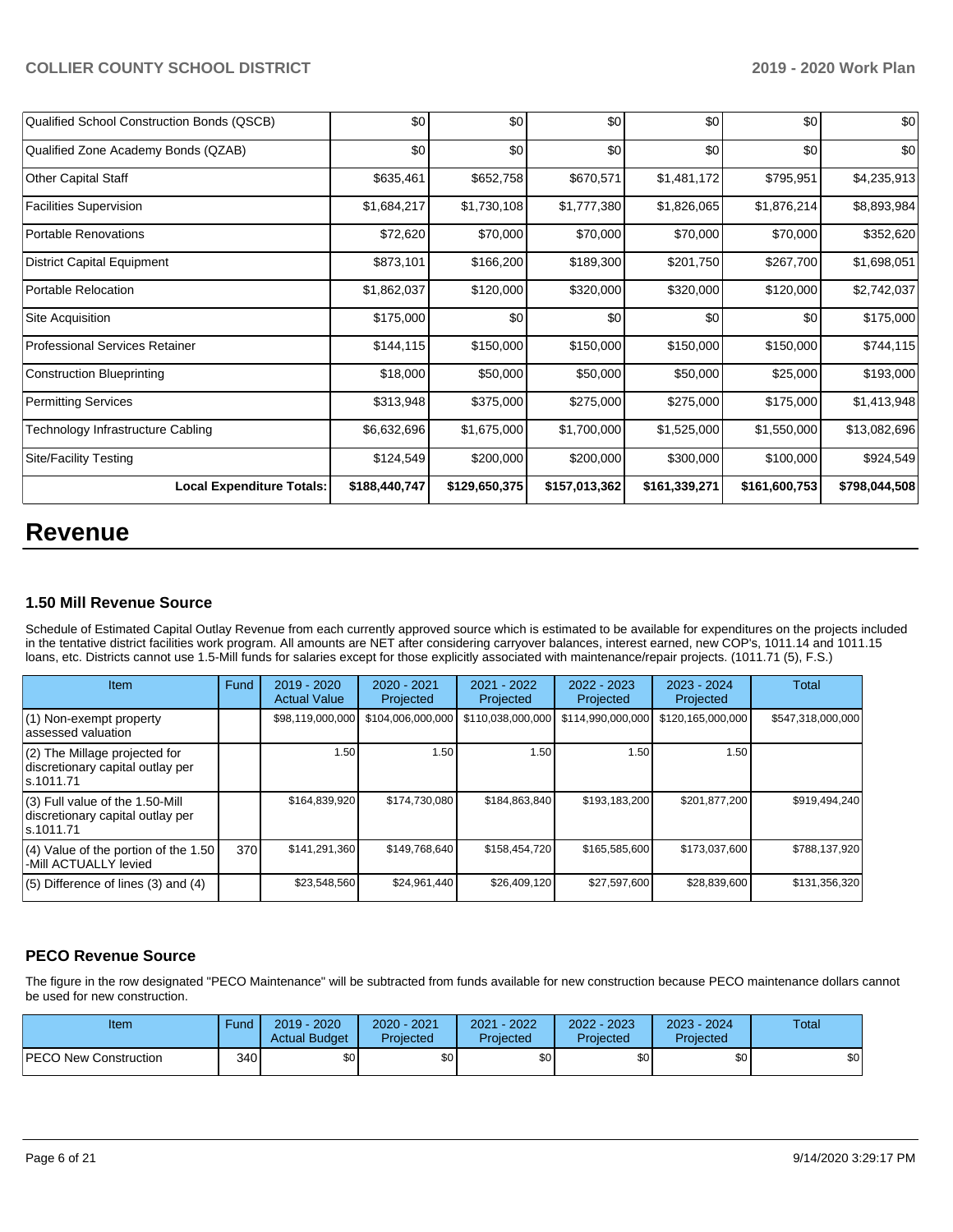| <b>PECO Maintenance Expenditures</b> | \$0 | \$0 <sub>1</sub> | \$C | ሶስ<br>ა∪ | ሰሰ<br>Ψ | ົົ<br>Ψ |
|--------------------------------------|-----|------------------|-----|----------|---------|---------|
|                                      | \$0 | \$0              | \$0 | \$0      | \$0     | \$0     |

#### **CO & DS Revenue Source**

Revenue from Capital Outlay and Debt Service funds.

| Item                                      | Fund  | $2019 - 2020$<br><b>Actual Budget</b> | $2020 - 2021$<br>Projected | 2021 - 2022<br>Projected | $2022 - 2023$<br>Projected | $2023 - 2024$<br>Projected | Total       |
|-------------------------------------------|-------|---------------------------------------|----------------------------|--------------------------|----------------------------|----------------------------|-------------|
| ICO & DS Cash Flow-through<br>Distributed | 360 l | \$1.893.876                           | \$1,893,876                | \$1,893,876              | \$1.893.876                | \$1,893,876                | \$9,469,380 |
| ICO & DS Interest on<br>Undistributed CO  | 360   | \$34.412                              | \$34,412                   | \$34.412                 | \$34.412                   | \$34,412                   | \$172,060   |
|                                           |       | \$1,928,288                           | \$1,928,288                | \$1,928,288              | \$1,928,288                | \$1,928,288                | \$9,641,440 |

#### **Fair Share Revenue Source**

Nothing reported for this section. All legally binding commitments for proportionate fair-share mitigation for impacts on public school facilities must be included in the 5-year district work program.

#### **Sales Surtax Referendum**

Specific information about any referendum for a 1-cent or ½-cent surtax referendum during the previous year.

**Did the school district hold a surtax referendum during the past fiscal year 2018 - 2019?**

No

### **Additional Revenue Source**

Any additional revenue sources

| Item                                                                                                   | 2019 - 2020<br><b>Actual Value</b> | 2020 - 2021<br>Projected | 2021 - 2022<br>Projected | 2022 - 2023<br>Projected | $2023 - 2024$<br>Projected | <b>Total</b> |
|--------------------------------------------------------------------------------------------------------|------------------------------------|--------------------------|--------------------------|--------------------------|----------------------------|--------------|
| Proceeds from a s.1011.14/15 F.S. Loans                                                                | \$0                                | \$0                      | \$0                      | \$0                      | \$0                        | \$0          |
| District Bonds - Voted local bond<br>referendum proceeds per s.9, Art VII<br><b>State Constitution</b> | \$0                                | \$0                      | \$0                      | \$0                      | \$0                        | \$0          |
| Proceeds from Special Act Bonds                                                                        | \$0                                | \$0                      | \$0                      | \$0                      | \$0                        | \$0          |
| Estimated Revenue from CO & DS Bond<br>Sale                                                            | \$0                                | \$0                      | \$0                      | \$0                      | \$0                        | \$0          |
| <b>Proceeds from Voted Capital</b><br>Improvements millage                                             | \$0                                | \$0                      | \$0                      | \$0                      | \$0                        | \$0          |
| Other Revenue for Other Capital Projects                                                               | \$1,653,603                        | \$1,412,000              | \$1,412,000              | \$1,412,000              | \$1,412,000                | \$7,301,603  |
| Proceeds from 1/2 cent sales surtax<br>authorized by school board                                      | \$0                                | \$0                      | \$0                      | \$0                      | \$0                        | \$0          |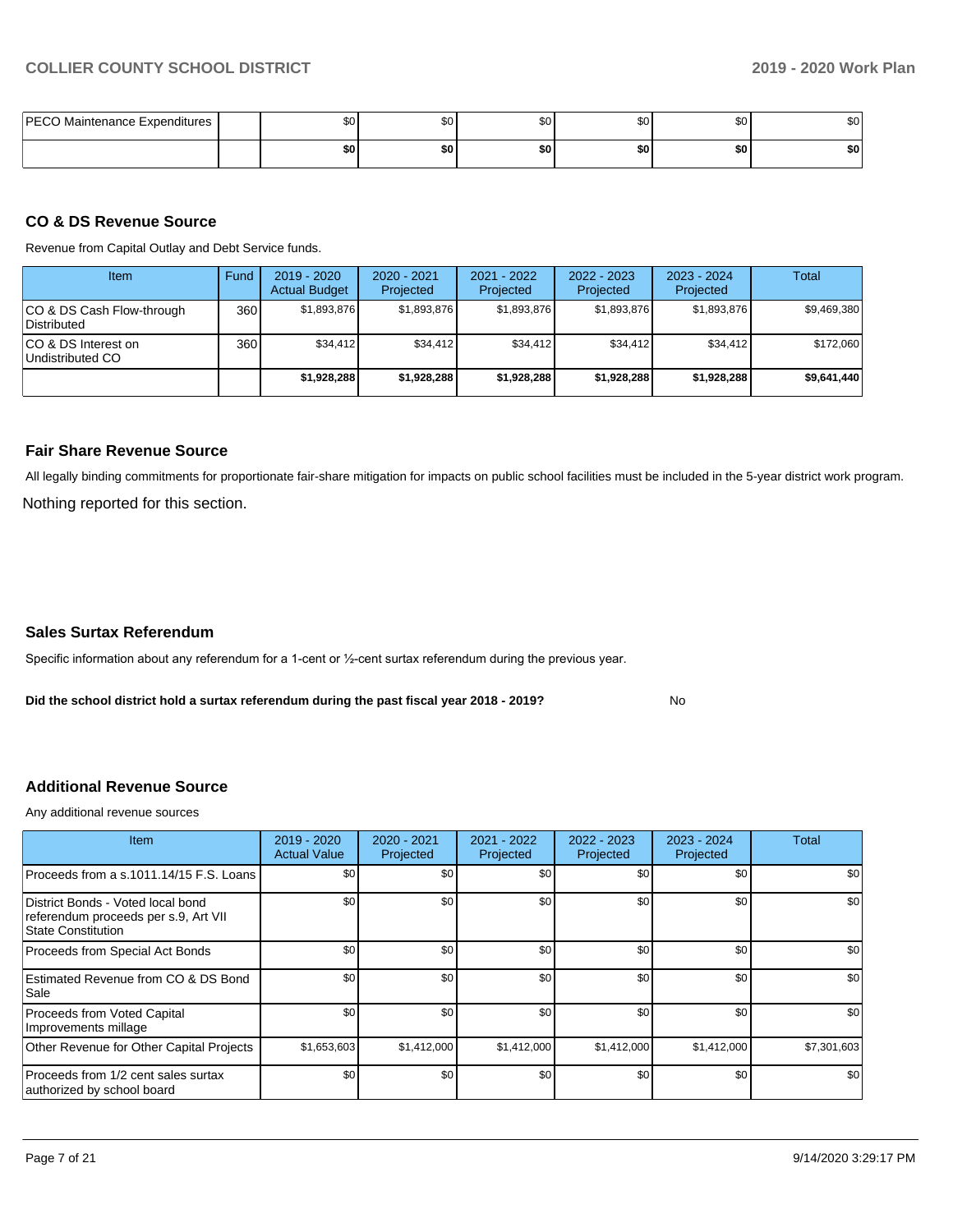| Proceeds from local governmental<br>infrastructure sales surtax                                                           | \$0           | \$0          | \$0           | \$0          | \$0          | \$0           |
|---------------------------------------------------------------------------------------------------------------------------|---------------|--------------|---------------|--------------|--------------|---------------|
| Proceeds from Certificates of<br>Participation (COP's) Sale                                                               | \$0           | \$0          | \$0           | \$0          | \$0          | \$0           |
| Classrooms First Bond proceeds amount<br>authorized in FY 1997-98                                                         | \$0           | \$0          | \$0           | \$0          | \$0          | \$0           |
| <b>Classrooms for Kids</b>                                                                                                | \$0           | \$0          | \$0           | \$0          | \$0          | \$0           |
| <b>District Equity Recognition</b>                                                                                        | \$0           | \$0          | \$0           | \$0          | \$0          | \$0           |
| <b>Federal Grants</b>                                                                                                     | \$0           | \$0          | \$0           | \$0          | \$0          | \$0           |
| Proportionate share mitigation (actual<br>cash revenue only, not in kind donations)                                       | \$0           | \$0          | \$0           | \$0          | \$0          | \$0           |
| Impact fees received                                                                                                      | \$14,000,000  | \$14,000,000 | \$14,000,000  | \$14,000,000 | \$14,000,000 | \$70,000,000  |
| Private donations                                                                                                         | \$0           | \$0          | \$0           | \$0          | \$0          | \$0           |
| Grants from local governments or not-for-<br>profit organizations                                                         | \$0           | \$0          | \$0           | \$0          | \$0          | \$0           |
| Interest, Including Profit On Investment                                                                                  | \$2,251,901   | \$2,200,000  | \$2,200,000   | \$2,100,000  | \$1,800,000  | \$10,551,901  |
| Revenue from Bonds pledging proceeds<br>from 1 cent or 1/2 cent Sales Surtax                                              | \$0           | \$0          | \$0           | \$0          | \$0          | \$0           |
| <b>Total Fund Balance Carried Forward</b>                                                                                 | \$198,640,121 | \$1,305,007  | \$1,495,313   | \$1,250,297  | \$1,104,384  | \$203,795,122 |
| General Capital Outlay Obligated Fund<br><b>Balance Carried Forward From Total</b><br><b>Fund Balance Carried Forward</b> | \$0           | \$0          | \$0           | \$0          | \$0          | \$0           |
| Special Facilities Construction Account                                                                                   | \$0           | \$0          | \$0           | \$0          | \$0          | \$0           |
| One Cent - 1/2 Cent Sales Surtax Debt<br>Service From Total Fund Balance Carried<br>Forward                               | \$0           | \$0          | \$0           | \$0          | \$0          | \$0           |
| Capital Outlay Projects Funds Balance<br>Carried Forward From Total Fund<br><b>Balance Carried Forward</b>                | \$0           | \$0          | \$0           | \$0          | \$0          | \$0           |
| School Reserve Use/Impact Fee                                                                                             | \$0           | \$250,000    | \$90,000,000  | \$0          | \$0          | \$90,250,000  |
| School Reserve Use/Capital                                                                                                | \$0           | \$8,680,000  | \$0           | \$0          | \$0          | \$8,680,000   |
| Future Vehicle Reserve Usage                                                                                              | \$0           | \$126,005    | \$479,089     | \$453,487    | \$515,831    | \$1,574,412   |
| <b>Subtotal</b>                                                                                                           | \$216,545,625 | \$27,973,012 | \$109,586,402 | \$19,215,784 | \$18,832,215 | \$392,153,038 |

## **Total Revenue Summary**

| <b>Item Name</b>                                              | $2019 - 2020$<br><b>Budget</b> | 2020 - 2021<br>Projected | 2021 - 2022<br>Projected | $2022 - 2023$<br>Projected | 2023 - 2024<br>Projected | <b>Five Year Total</b> |
|---------------------------------------------------------------|--------------------------------|--------------------------|--------------------------|----------------------------|--------------------------|------------------------|
| Local 1.5 Mill Discretionary Capital Outlay<br><b>Revenue</b> | \$141,291,360                  | \$149.768.640            | \$158,454,720            | \$165,585,600              | \$173,037,600            | \$788,137,920          |
| PECO and 1.5 Mill Maint and Other 1.5<br>Mill Expenditures    | (\$188,440,747)                | (\$129,650,375)          | (\$157,013,362)          | (\$161,339,271)            | (\$161,600,753)          | (\$798,044,508)        |
| <b>IPECO Maintenance Revenue</b>                              | \$0 <sub>1</sub>               | \$0 <sub>1</sub>         | \$0                      | \$0                        | \$0                      | \$0                    |
| Available 1.50 Mill for New<br>  Construction                 | ( \$47, 149, 387]              | \$20.118.265             | \$1,441,358              | \$4,246,329                | \$11,436,847             | $($ \$9,906,588) $ $   |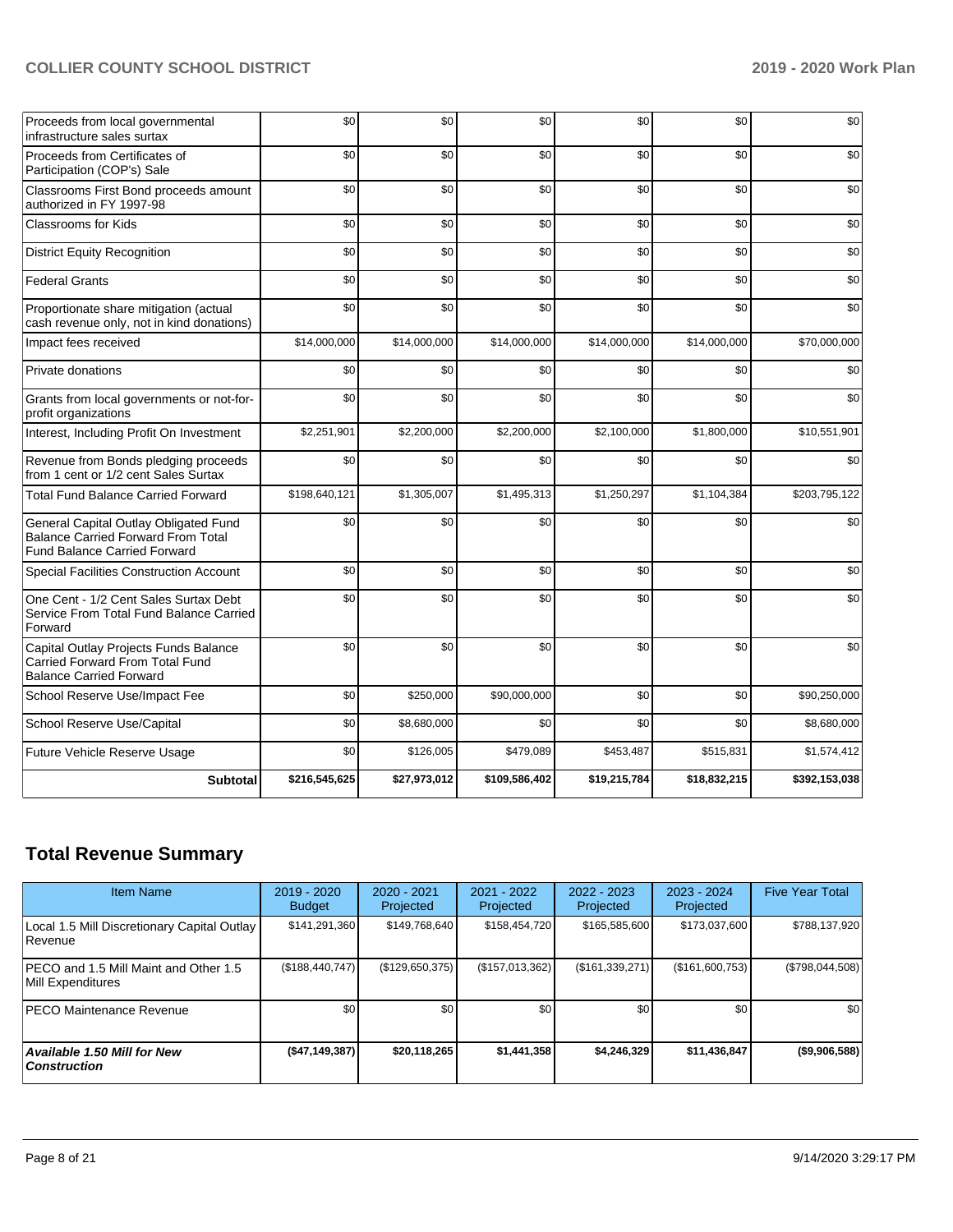| <b>Item Name</b>                 | $2019 - 2020$<br><b>Budget</b> | 2020 - 2021<br>Projected | 2021 - 2022<br>Projected | 2022 - 2023<br>Projected | $2023 - 2024$<br>Projected | <b>Five Year Total</b> |
|----------------------------------|--------------------------------|--------------------------|--------------------------|--------------------------|----------------------------|------------------------|
| CO & DS Revenue                  | \$1,928,288                    | \$1,928,288              | \$1,928,288              | \$1,928,288              | \$1,928,288                | \$9,641,440            |
| PECO New Construction Revenue    | \$0                            | \$0                      | \$0                      | \$0                      | \$0                        | \$0                    |
| Other/Additional Revenue         | \$216,545,625                  | \$27,973,012             | \$109,586,402            | \$19,215,784             | \$18,832,215               | \$392,153,038          |
| <b>Total Additional Revenuel</b> | \$218,473,913                  | \$29,901,300             | \$111,514,690            | \$21,144,072             | \$20,760,503               | \$401,794,478          |
| <b>Total Available Revenue</b>   | \$171,324,526                  | \$50,019,565             | \$112,956,048            | \$25,390,401             | \$32,197,350               | \$391,887,890          |

# **Project Schedules**

## **Capacity Project Schedules**

A schedule of capital outlay projects necessary to ensure the availability of satisfactory classrooms for the projected student enrollment in K-12 programs.

| <b>Project Description</b>                                                    | Location                               |                          | 2019 - 2020 | 2020 - 2021  | 2021 - 2022  | 2022 - 2023    | 2023 - 2024 | <b>Total</b>     | Funded |
|-------------------------------------------------------------------------------|----------------------------------------|--------------------------|-------------|--------------|--------------|----------------|-------------|------------------|--------|
| Addition/Renovations<br>Planning and<br>Construction to<br>accommodate growth | <b>IMMOKALEE HIGH</b><br><b>SCHOOL</b> | Planned<br>Cost:         | \$2,817,616 | \$16,500,000 | \$0          | \$0            | \$0         | \$19,317,616 Yes |        |
|                                                                               |                                        | <b>Student Stations:</b> | 0           |              | $\Omega$     | 400            | 0           | 400              |        |
|                                                                               | Total Classrooms:                      |                          | $\mathbf 0$ | 0            | 0            | $\overline{0}$ | 0           | 0                |        |
|                                                                               | Gross Sq Ft:                           |                          | 0           |              | 0            | 28,000         | 0           | 28,000           |        |
| New High School<br> GGG                                                       | Location not<br>specified              | Planned<br>Cost:         | \$5,723,838 | \$250,000    | \$90,000,000 | \$0            | \$0         | \$95,973,838 Yes |        |
|                                                                               | <b>Student Stations:</b>               |                          | 0           |              | $\Omega$     | $\overline{0}$ | 0           | 0                |        |
|                                                                               | Total Classrooms:                      |                          | $\mathbf 0$ | $\Omega$     | 0            | $\overline{0}$ | 0           | 0                |        |
|                                                                               |                                        | Gross Sq Ft:             | 300,000     | $\Omega$     | 0            | $\overline{0}$ | 0           | 300,000          |        |

| <b>Planned Cost:</b>     |         | $$8,541,454$ $$16,750,000$ | \$90,000,000 | \$0    | \$0 \$115,291,454] |
|--------------------------|---------|----------------------------|--------------|--------|--------------------|
| <b>Student Stations:</b> |         |                            |              | 400 l  | 400                |
| <b>Total Classrooms:</b> |         |                            |              |        |                    |
| Gross Sq Ft:             | 300,000 |                            |              | 28,000 | 328,000            |

## **Other Project Schedules**

Major renovations, remodeling, and additions of capital outlay projects that do not add capacity to schools.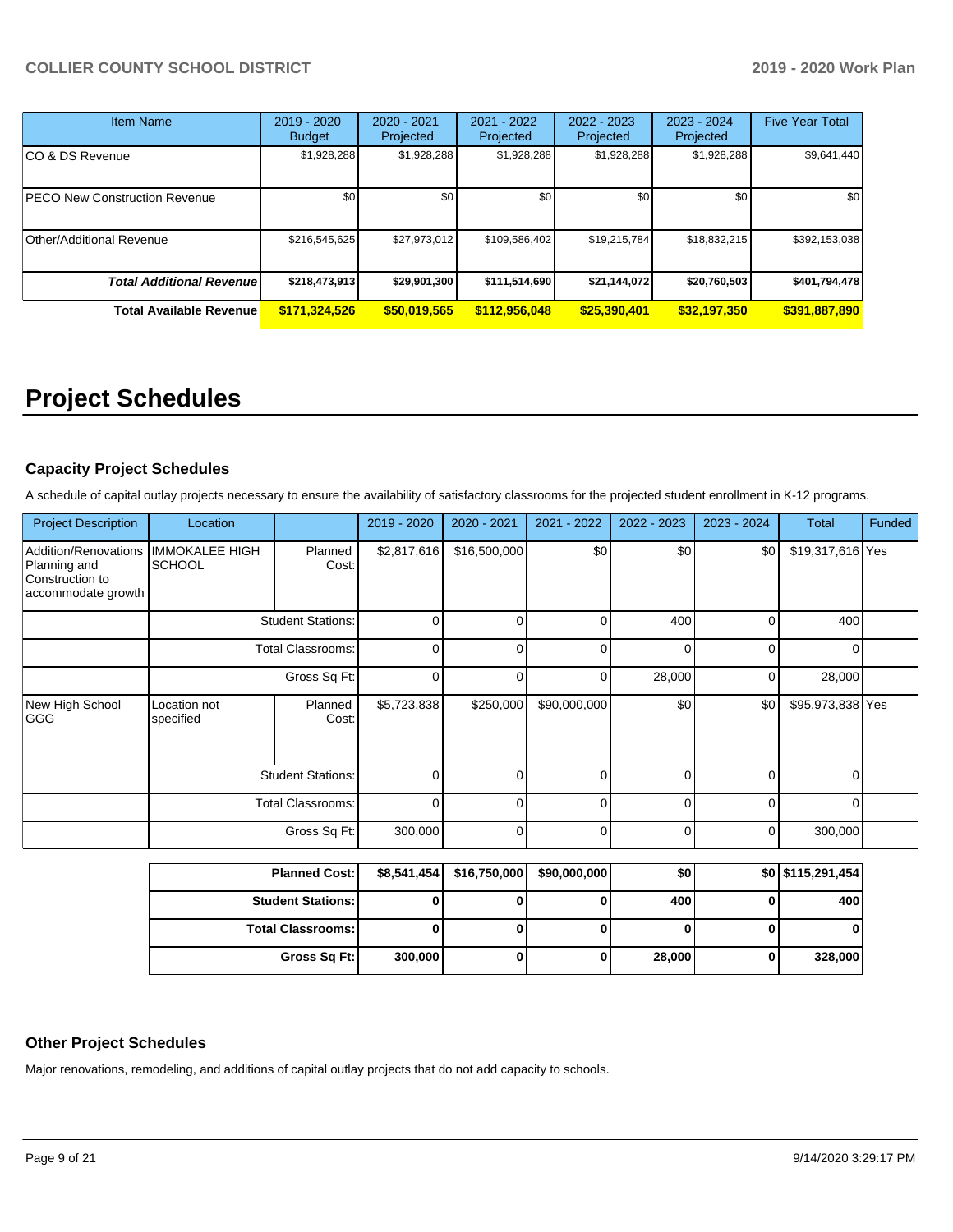| <b>Project Description</b>                                   | Location               | 2019 - 2020<br><b>Actual Budget</b> | 2020 - 2021<br>Projected | 2021 - 2022<br>Projected | 2022 - 2023<br>Projected | 2023 - 2024<br>Projected | <b>Total</b>                   | Funded |
|--------------------------------------------------------------|------------------------|-------------------------------------|--------------------------|--------------------------|--------------------------|--------------------------|--------------------------------|--------|
| Carry Forward for Subsequent<br>Years                        | Location not specified | \$13,773,576                        | \$671,637                | \$426,621                | \$280,708                | \$64,416                 | \$15,216,958 Yes               |        |
| <b>Property Management</b>                                   | Location not specified | \$149,908                           | \$90,000                 | \$40,000                 | \$40,000                 | \$40,000                 | \$359,908 Yes                  |        |
| <b>Building Replacement/Self</b><br><b>Insured Retention</b> | Location not specified | \$39,000,000                        | \$6,000,000              | \$6,000,000              | \$9,000,000              | \$16,000,000             | \$76,000,000 Yes               |        |
| Reserve for Future Schools<br>Construction                   | Location not specified | \$88,767,418                        | \$14,000,000             | \$14,000,000             | \$14,000,000             |                          | \$14,000,000 \$144,767,418 Yes |        |
| Reserve for Future Vehicle<br>Purchases                      | Location not specified | \$2,469,859                         | \$0                      | \$0                      | \$0                      | \$0                      | \$2,469,859 Yes                |        |
| <b>Enterprise Resource Planning</b>                          | Location not specified | \$13,200,000                        | \$10,000                 | \$10,000                 | \$10,000                 | \$10,000                 | \$13,240,000 Yes               |        |
| <b>Charter School</b><br>Capital Flow Thru                   | Location not specified | \$1,400,000                         | \$1,400,000              | \$1,400,000              | \$1,400,000              | \$1,400,000              | \$7,000,000 Yes                |        |
| Site Development                                             | Location not specified | \$116,260                           | \$60,000                 | \$300,000                | \$0                      | \$0                      | \$476,260 Yes                  |        |
| <b>Stage Curtain Replacements</b>                            | Location not specified | \$415,000                           | \$115,000                | \$120,000                | \$0                      | \$0                      | \$650,000 Yes                  |        |
| Storm Mitigation and Security<br>Improvements                | Location not specified | \$3,375,000                         | \$300,000                | \$0                      | \$0                      | \$0                      | \$3,675,000 Yes                |        |
| <b>EDU Facilities Security</b>                               | Location not specified | \$116,051                           | \$0                      | \$0                      | \$0                      | \$0                      | \$116,051 Yes                  |        |
| <b>Transportation Facilities</b>                             | Location not specified | \$0                                 | \$10,000,000             | \$0                      | \$0                      | \$0                      | \$10,000,000 Yes               |        |
| Transfer to Health and Safety<br>Maintenance                 | Location not specified | \$0                                 | \$622,928                | \$659,427                | \$659,693                | \$682,934                | \$2,624,982 Yes                |        |
|                                                              |                        | \$162,783,072                       | \$33,269,565             | \$22,956,048             | \$25,390,401             |                          | \$32,197,350 \$276,596,436     |        |

#### **Additional Project Schedules**

Any projects that are not identified in the last approved educational plant survey.

Nothing reported for this section.

#### **Non Funded Growth Management Project Schedules**

Schedule indicating which projects, due to planned development, that CANNOT be funded from current revenues projected over the next five years.

Nothing reported for this section.

## **Tracking**

## **Capacity Tracking**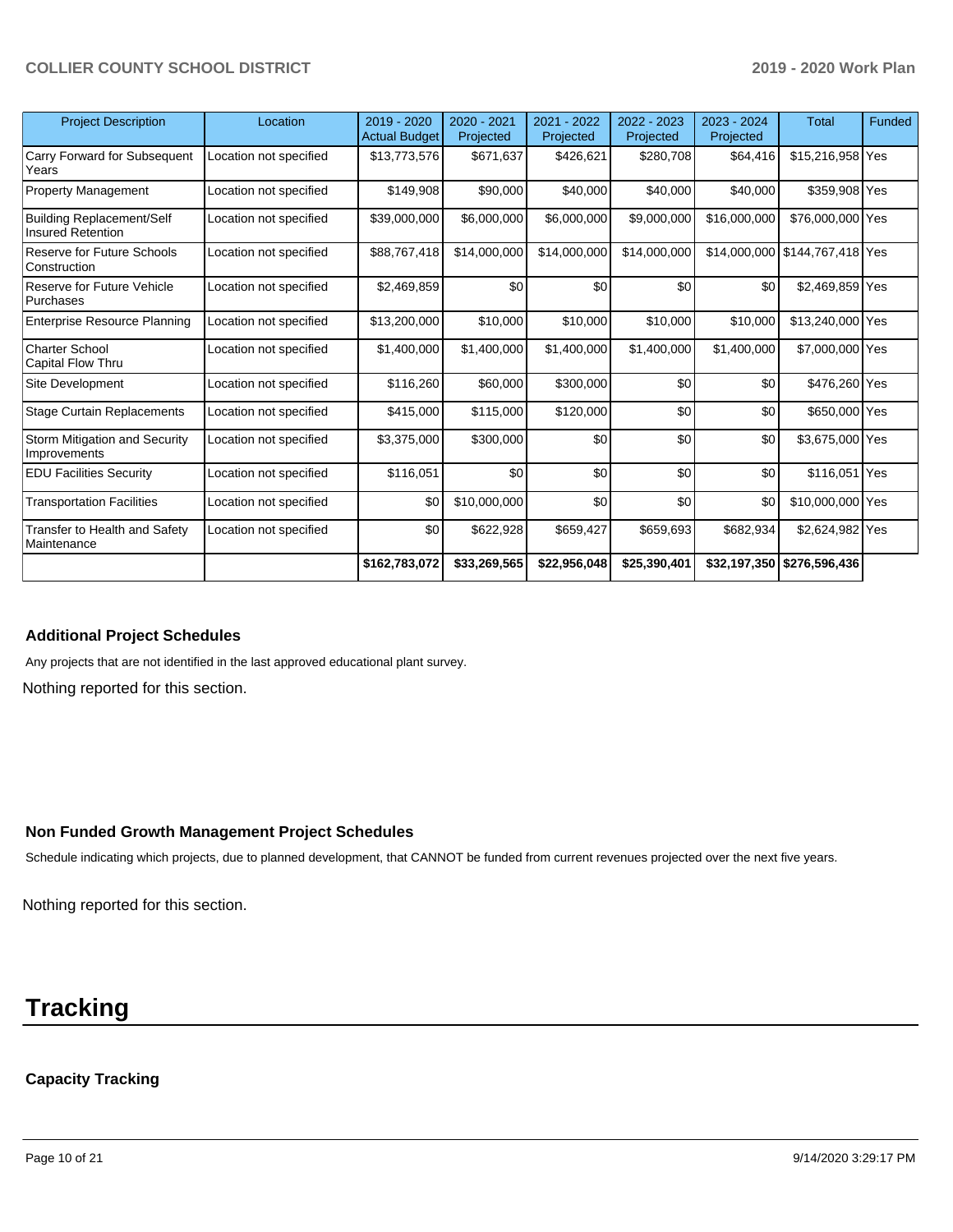| Location                                                  | $2019 -$<br>2020 Satis.<br>Stu. Sta. | Actual<br>$2019 -$<br>2020 FISH<br>Capacity | Actual<br>$2018 -$<br>2019<br><b>COFTE</b> | # Class<br>Rooms | Actual<br>Average<br>$2019 -$<br>2020 Class<br><b>Size</b> | Actual<br>$2019 -$<br>2020<br><b>Utilization</b> | <b>New</b><br>Stu.<br>Capacity | <b>New</b><br>Rooms to<br>be<br>Added/Re<br>moved | Projected<br>$2023 -$<br>2024<br><b>COFTE</b> | Projected<br>$2023 -$<br>2024<br><b>Utilization</b> | Projected<br>$2023 -$<br>2024 Class<br><b>Size</b> |
|-----------------------------------------------------------|--------------------------------------|---------------------------------------------|--------------------------------------------|------------------|------------------------------------------------------------|--------------------------------------------------|--------------------------------|---------------------------------------------------|-----------------------------------------------|-----------------------------------------------------|----------------------------------------------------|
| <b>EVERGLADES CITY</b><br>SCHOOL                          | 537                                  | 483                                         | 160                                        | 25               | 6                                                          | 33.00 %                                          | $\Omega$                       | $\Omega$                                          | 167                                           | 35.00 %                                             | $\overline{7}$                                     |
| <b>GULFVIEW MIDDLE</b>                                    | 759                                  | 683                                         | 638                                        | 34               | 19                                                         | 93.00 %                                          | $\Omega$                       | $\Omega$                                          | 614                                           | 90.00 %                                             | 18                                                 |
| <b>BETHUNE EDUCATION</b><br><b>CENTER</b>                 | 250                                  | 250                                         | 225                                        | 11               | 20                                                         | 90.00 %                                          | $\Omega$                       | $\Omega$                                          | 0                                             | 0.00%                                               | $\mathbf 0$                                        |
| LAKE PARK<br><b>ELEMENTARY</b>                            | 638                                  | 638                                         | 534                                        | 33               | 16                                                         | 84.00 %                                          | $\mathbf 0$                    | $\Omega$                                          | 614                                           | 96.00 %                                             | 19                                                 |
| <b>TOMMIE BARFIELD</b><br><b>ELEMENTARY</b>               | 655                                  | 655                                         | 545                                        | 35               | 16                                                         | 83.00 %                                          | $\Omega$                       | $\Omega$                                          | 509                                           | 78.00 %                                             | 15                                                 |
| <b>SHADOWLAWN</b><br><b>ELEMENTARY</b>                    | 660                                  | 660                                         | 462                                        | 34               | 14                                                         | 70.00 %                                          | $\Omega$                       | $\mathbf 0$                                       | 403                                           | 61.00 %                                             | 12                                                 |
| <b>NAPLES HIGH SCHOOL</b>                                 | 2,022                                | 1,920                                       | 1,713                                      | 84               | 20                                                         | 89.00 %                                          | 0                              | $\Omega$                                          | 1,709                                         | 89.00 %                                             | 20                                                 |
| <b>PINECREST</b><br><b>ELEMENTARY</b>                     | 926                                  | 926                                         | 755                                        | 45               | 17                                                         | 82.00 %                                          | $\mathbf 0$                    | $\Omega$                                          | 863                                           | 93.00 %                                             | 19                                                 |
| <b>SEA GATE</b><br><b>ELEMENTARY</b>                      | 854                                  | 854                                         | 735                                        | 44               | 17                                                         | 86.00%                                           | $\Omega$                       | $\Omega$                                          | 776                                           | 91.00%                                              | 18                                                 |
| <b>HIGHLANDS</b><br><b>ELEMENTARY</b>                     | 812                                  | 812                                         | 650                                        | 43               | 15                                                         | 80.00 %                                          | $\Omega$                       | $\mathbf 0$                                       | 582                                           | 72.00 %                                             | 14                                                 |
| <b>LAKE TRAFFORD</b><br><b>ELEMENTARY</b>                 | 881                                  | 881                                         | 707                                        | 48               | 15                                                         | 80.00%                                           | $\Omega$                       | $\Omega$                                          | 761                                           | 86.00 %                                             | 16                                                 |
| <b>AVALON ELEMENTARY</b>                                  | 560                                  | 560                                         | 461                                        | 30               | 15                                                         | 82.00%                                           | $\Omega$                       | $\Omega$                                          | 456                                           | 81.00%                                              | 15                                                 |
| <b>EAST NAPLES MIDDLE</b>                                 | 1,132                                | 1,018                                       | 994                                        | 51               | 19                                                         | 98.00 %                                          | 0                              | $\mathbf 0$                                       | 772                                           | 76.00 %                                             | 15                                                 |
| <b>POINCIANA</b><br><b>ELEMENTARY</b>                     | 763                                  | 763                                         | 614                                        | 41               | 15                                                         | 80.00 %                                          | 0                              | $\mathbf 0$                                       | 612                                           | 80.00 %                                             | 15                                                 |
| <b>GOLDEN GATE</b><br><b>ELEMENTARY NORTH</b>             | 797                                  | 797                                         | 389                                        | 40               | 10                                                         | 49.00 %                                          | $\Omega$                       | $\mathbf 0$                                       | 470                                           | 59.00 %                                             | 12                                                 |
| <b>NAPLES PARK</b><br><b>ELEMENTARY</b>                   | 773                                  | 773                                         | 401                                        | 41               | 10                                                         | 52.00 %                                          | $\mathbf 0$                    | $\Omega$                                          | 395                                           | 51.00 %                                             | 10                                                 |
| PINE RIDGE MIDDLE                                         | 1,186                                | 1,067                                       | 1,031                                      | 53               | 19                                                         | 97.00 %                                          | $\Omega$                       | $\mathbf 0$                                       | 997                                           | 93.00 %                                             | 19                                                 |
| LELY HIGH SCHOOL                                          | 2,103                                | 1,997                                       | 1,703                                      | 85               | 20                                                         | 85.00 %                                          | $\Omega$                       | $\mathbf 0$                                       | 1,792                                         | 90.00 %                                             | 21                                                 |
| <b>IMMOKALEE HIGH</b><br><b>SCHOOL</b>                    | 2,026                                | 1,924                                       | 1,682                                      | 85               | 20                                                         | 87.00 %                                          | 250                            | 8                                                 | 2,166                                         | 100.00%                                             | 23                                                 |
| JAMES L WALKER<br>VOCATIONAL-<br><b>TECHNICAL COLLEGE</b> | 1,741                                | 2,089                                       | 669                                        | 79               | 81                                                         | 32.00 %                                          | <sup>0</sup>                   | $\cup$                                            | 593                                           | 28.00%                                              | 8                                                  |
| BARRON COLLIER HIGH<br><b>SCHOOL</b>                      | 1,933                                | 1,836                                       | 1,648                                      | 82               | 20                                                         | 90.00 %                                          | 0                              | $\Omega$                                          | 1,654                                         | 90.00 %                                             | 20                                                 |
| <b>GOLDEN GATE MIDDLE</b>                                 | 1,347                                | 1,212                                       | 1,106                                      | 58               | 19                                                         | 91.00%                                           | $\mathbf 0$                    | $\mathbf 0$                                       | 1,005                                         | 83.00 %                                             | 17                                                 |
| <b>BIG CYPRESS</b><br>ELEMENTARY                          | 940                                  | 940                                         | 912                                        | 49               | 19                                                         | 97.00 %                                          | $\mathbf 0$                    | $\Omega$                                          | 892                                           | 95.00 %                                             | 18                                                 |
| <b>VILLAGE OAKS</b><br><b>ELEMENTARY</b>                  | 839                                  | 839                                         | 592                                        | 45               | 13                                                         | 71.00 %                                          | 0                              | $\mathbf 0$                                       | 709                                           | 85.00 %                                             | 16                                                 |
| <b>GOLDEN TERRACE</b><br><b>ELEMENTARY NORTH</b>          | 747                                  | 747                                         | 415                                        | 39               | 11                                                         | 56.00 %                                          | 0                              | 0                                                 | 448                                           | 60.00 %                                             | 11                                                 |
| <b>IMMOKALEE MIDDLE</b>                                   | 1,949                                | 1,754                                       | 1,649                                      | 85               | 19                                                         | 94.00 %                                          | $\mathbf 0$                    | $\mathbf 0$                                       | 1,646                                         | 94.00 %                                             | 19                                                 |
| VINEYARDS<br>ELEMENTARY                                   | 937                                  | 937                                         | 855                                        | 50               | 17                                                         | 91.00 %                                          | 0                              | $\Omega$                                          | 930                                           | 99.00 %                                             | 19                                                 |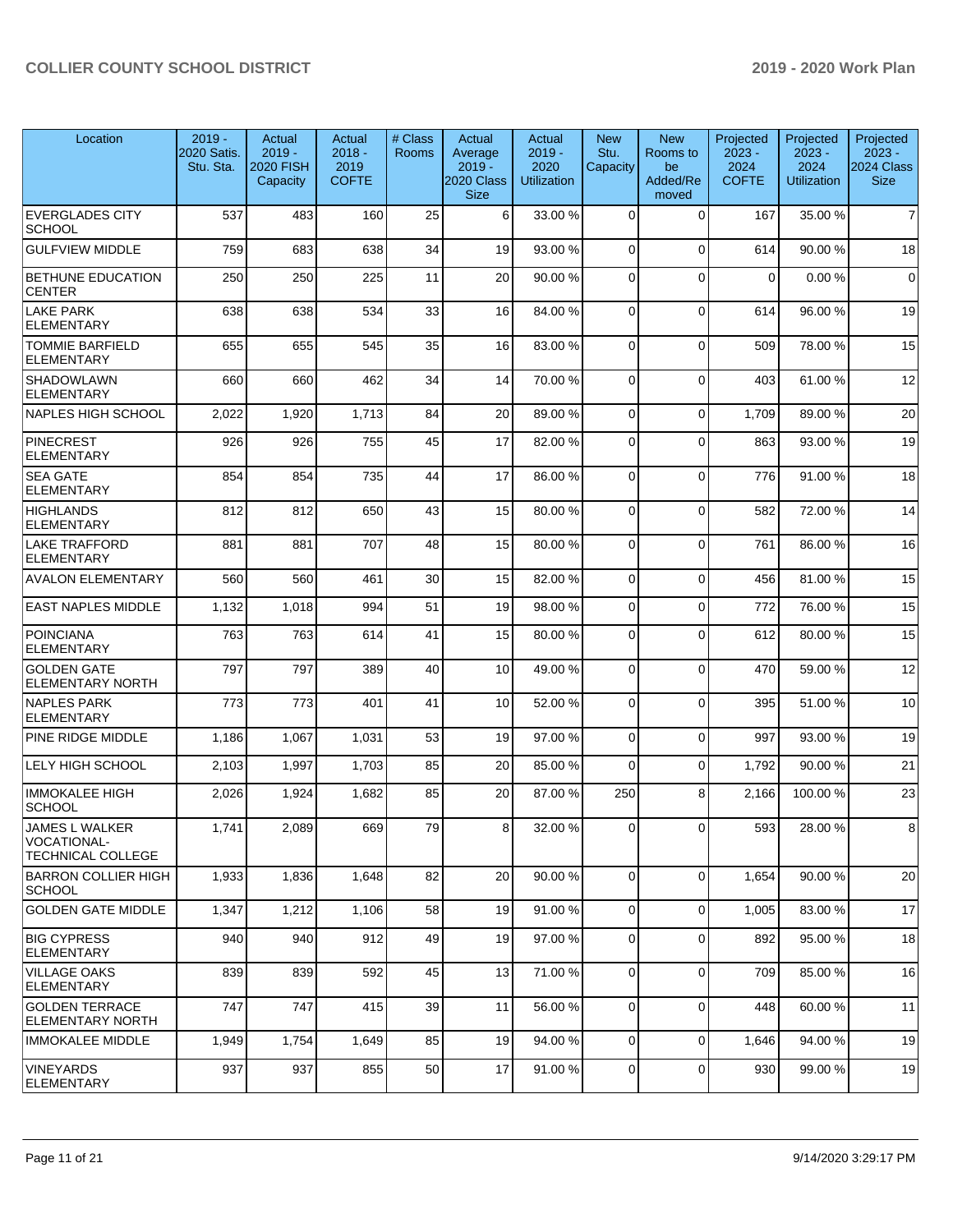| <b>LELY ELEMENTARY</b>                                        | 821    | 821    | 584    | 45    | 13              | 71.00 %  | $\Omega$     | 0           | 631         | 77.00 %  | 14             |
|---------------------------------------------------------------|--------|--------|--------|-------|-----------------|----------|--------------|-------------|-------------|----------|----------------|
| LAUREL OAK<br><b>ELEMENTARY</b>                               | 972    | 972    | 966    | 53    | 18              | 99.00 %  | $\Omega$     | 0           | 1,052       | 108.00 % | 20             |
| <b>OAKRIDGE MIDDLE</b>                                        | 1,457  | 1,311  | 1,197  | 63    | 19              | 91.00 %  | $\Omega$     | $\Omega$    | 1,370       | 105.00 % | 22             |
| <b>ALTERNATIVE SCHOOL</b>                                     | 282    | 282    | 261    | 15    | 17              | 93.00 %  | $\Omega$     | $\Omega$    | $\Omega$    | 0.00%    | $\overline{0}$ |
| <b>MANATEE</b><br><b>ELEMENTARY</b>                           | 798    | 798    | 617    | 44    | 14              | 77.00 %  | $\Omega$     | $\Omega$    | 583         | 73.00 %  | 13             |
| <b>MANATEE MIDDLE</b>                                         | 1,448  | 1,303  | 908    | 63    | 14              | 70.00%   | $\Omega$     | $\Omega$    | 785         | 60.00 %  | 12             |
| PELICAN MARSH<br><b>ELEMENTARY</b>                            | 846    | 846    | 739    | 46    | 16              | 87.00 %  | $\Omega$     | $\Omega$    | 760         | 90.00 %  | 17             |
| <b>GULF COAST HIGH</b><br><b>SCHOOL</b>                       | 2,239  | 2,127  | 2,231  | 93    | 24              | 105.00%  | $\Omega$     | $\Omega$    | 1,562       | 73.00 %  | 17             |
| <b>CORKSCREW</b><br><b>ELEMENTARY</b>                         | 836    | 836    | 624    | 45    | 14              | 75.00 %  | $\Omega$     | $\Omega$    | 771         | 92.00 %  | 17             |
| <b>CORKSCREW MIDDLE</b>                                       | 1,118  | 1,006  | 822    | 47    | 17              | 82.00 %  | $\Omega$     | $\Omega$    | 837         | 83.00 %  | 18             |
| <b>OSCEOLA</b><br><b>ELEMENTARY</b>                           | 783    | 783    | 711    | 42    | 17              | 91.00 %  | $\Omega$     | $\Omega$    | 749         | 96.00 %  | 18             |
| <b>CALUSA PARK</b><br><b>ELEMENTARY</b>                       | 900    | 900    | 648    | 47    | 14              | 72.00 %  | $\Omega$     | $\Omega$    | 602         | 67.00 %  | 13             |
| <b>SABAL PALM</b><br><b>ELEMENTARY</b>                        | 761    | 761    | 550    | 41    | 13              | 72.00 %  | $\Omega$     | $\Omega$    | 697         | 92.00 %  | 17             |
| <b>GOLDEN TERRACE</b><br>ELEMENTARY SOUTH                     | 567    | 567    | 458    | 27    | 17              | 81.00%   | $\Omega$     | $\Omega$    | 344         | 61.00%   | 13             |
| <b>GOLDEN GATE</b><br>ELEMENTARY SOUTH                        | 409    | 409    | 464    | 20    | 23              | 113.00 % | $\Omega$     | $\Omega$    | 396         | 97.00 %  | 20             |
| <b>GOLDEN GATE HIGH</b><br><b>SCHOOL</b>                      | 2,058  | 1,955  | 1,758  | 87    | 20              | 90.00 %  | $\Omega$     | $\Omega$    | 1,840       | 94.00 %  | 21             |
| PALMETTO RIDGE HIGH<br>SCHOOL                                 | 2,033  | 1,931  | 1,866  | 87    | 21              | 97.00 %  | $\Omega$     | $\Omega$    | 1.757       | 91.00 %  | 20             |
| <b>NORTH NAPLES MIDDLE</b>                                    | 1,093  | 983    | 901    | 48    | 19              | 92.00 %  | $\Omega$     | 0           | 853         | 87.00 %  | 18             |
| <b>ESTATES ELEMENTARY</b>                                     | 730    | 730    | 597    | 39    | 15              | 82.00 %  | $\Omega$     | 0           | 697         | 95.00 %  | 18             |
| <b>VETERANS MEMORIAL</b><br><b>ELEMENTARY</b>                 | 929    | 929    | 812    | 48    | 17              | 87.00 %  | $\Omega$     | $\Omega$    | 809         | 87.00 %  | 17             |
| <b>MARCO ISLAND</b><br><b>CHARTER MIDDLE</b><br><b>SCHOOL</b> | 523    | 470    | 373    | 23    | 16              | 79.00 %  | $\Omega$     | $\Omega$    | 358         | 76.00 %  | 16             |
| <b>CYPRESS PALM MIDDLE</b>                                    | 1,308  | 1,177  | 723    | 56    | 13              | 61.00%   | υı           | υı          | 782         | 66.00%   | 14             |
| <b>PARKSIDE</b><br><b>ELEMENTARY</b>                          | 919    | 919    | 701    | 49    | 14              | 76.00 %  | $\Omega$     | 0           | 714         | 78.00%   | 15             |
| <b>EDEN PARK</b><br>ELEMENTARY                                | 824    | 824    | 666    | 43    | 15 <sup>1</sup> | 81.00 %  | $\mathbf{0}$ | 0           | 675         | 82.00 %  | 16             |
| PALMETTO<br><b>ELEMENTARY</b>                                 | 919    | 919    | 455    | 49    | 9               | 50.00 %  | 0            | $\mathbf 0$ | 471         | 51.00 %  | 10             |
| <b>MIKE DAVIS</b><br><b>ELEMENTARY</b>                        | 919    | 919    | 650    | 49    | 13              | 71.00 %  | $\Omega$     | 0           | 560         | 61.00 %  | 11             |
| <b>IMMOKALEE</b><br><b>TECHNICAL COLLEGE</b>                  | 421    | 631    | 38     | 23    | $\overline{2}$  | 6.00 %   | $\Omega$     | 0           | $\mathbf 0$ | 0.00 %   | $\overline{0}$ |
|                                                               | 55,680 | 54,124 | 43,563 | 2,641 | 16              | 80.49%   | 250          | 8           | 43,190      | 79.43 %  | 16             |

The COFTE Projected Total (43,190) for 2023 - 2024 must match the Official Forecasted COFTE Total (43,792 ) for 2023 - 2024 before this section can be completed. In the event that the COFTE Projected Total does not match the Official forecasted COFTE, then the Balanced Projected COFTE Table should be used to balance COFTE.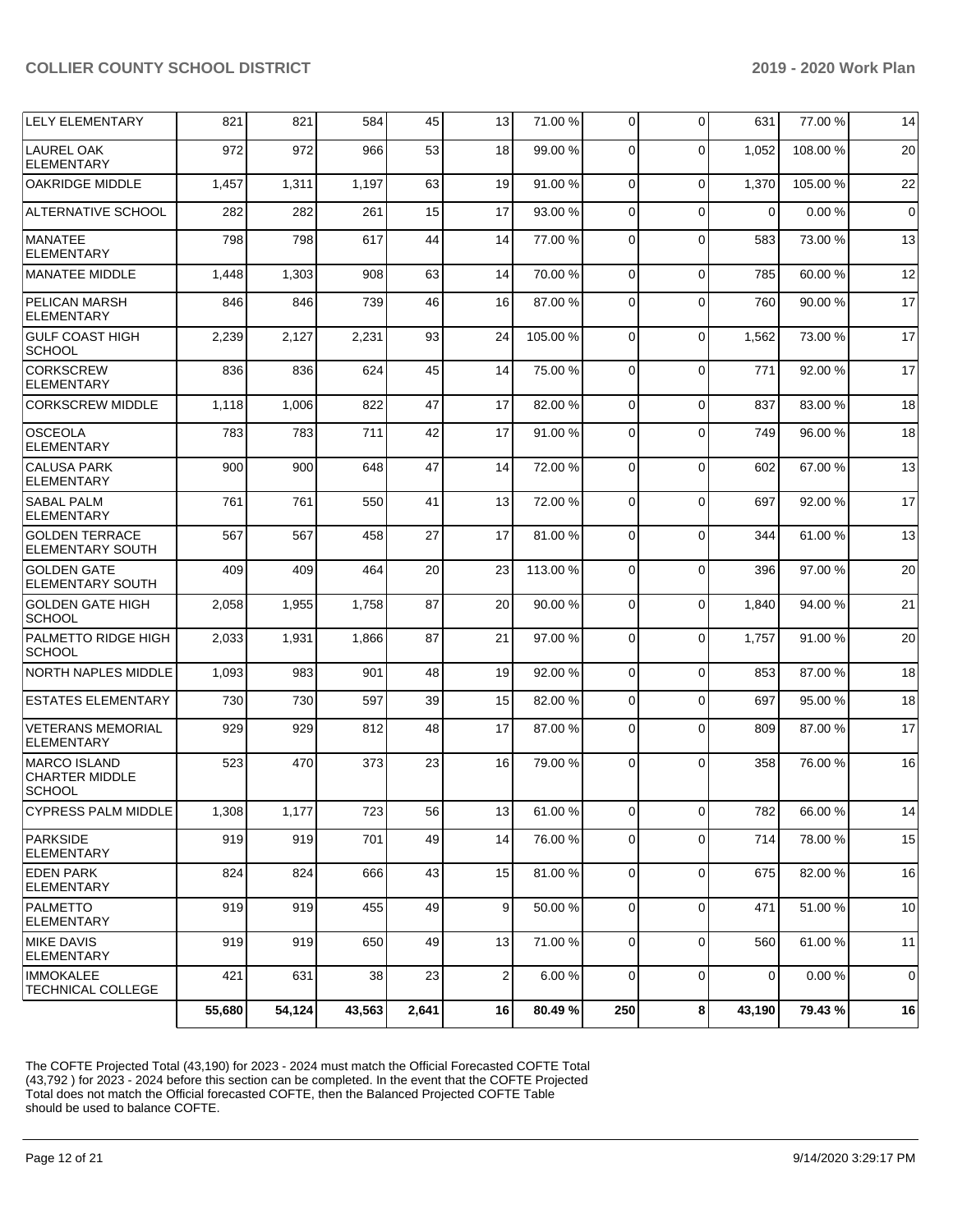| Projected COFTE for 2023 - 2024 |        |  |  |  |  |  |
|---------------------------------|--------|--|--|--|--|--|
| Elementary (PK-3)               | 12,641 |  |  |  |  |  |
| Middle $(4-8)$                  | 16,494 |  |  |  |  |  |
| High (9-12)                     | 14,656 |  |  |  |  |  |
|                                 | 43,792 |  |  |  |  |  |

| <b>Grade Level Type</b> | <b>Balanced Projected</b><br>COFTE for 2023 - 2024 |
|-------------------------|----------------------------------------------------|
| Elementary (PK-3)       | 541                                                |
| Middle $(4-8)$          |                                                    |
| High (9-12)             | 60                                                 |
|                         | 43.791                                             |

#### **Relocatable Replacement**

Number of relocatable classrooms clearly identified and scheduled for replacement in the school board adopted financially feasible 5-year district work program.

| -ocation                                 | 2020<br>2019 | $2020 - 2021$ | $-2022$<br>2021 | 2022 - 2023 | 2023 - 2024 | Year 5 Total |
|------------------------------------------|--------------|---------------|-----------------|-------------|-------------|--------------|
| <b>Total Relocatable Replacements: I</b> |              |               |                 |             |             |              |

#### **Charter Schools Tracking**

Information regarding the use of charter schools.

| Location-Type                                      | # Relocatable<br>units or<br>permanent<br>classrooms | Owner           | <b>Year Started or</b><br>Scheduled | <b>Student</b><br><b>Stations</b> | <b>Students</b><br>Enrolled | Years in<br>Contract | <b>Total Charter</b><br><b>Students</b><br>projected for<br>2023 - 2024 |
|----------------------------------------------------|------------------------------------------------------|-----------------|-------------------------------------|-----------------------------------|-----------------------------|----------------------|-------------------------------------------------------------------------|
| Marco Island Charter Middle<br>School              |                                                      | 25 SCHOOL BOARD | 1998                                | 470                               | 392                         | 15                   | 470                                                                     |
| Immokalee Community School                         |                                                      | 22 OTHER        | 2000                                | 300                               | 245                         | 5                    | 300                                                                     |
| Marco Island Academy Charter<br><b>High School</b> |                                                      | 18 OTHER        | 2011                                | 350                               | 227                         | 15                   | 350                                                                     |
| <b>Gulf Coast Charter Academy</b><br>South         |                                                      | 54 OTHER        | 2013                                | 701                               | 669                         | 5                    | 720                                                                     |
| Mason Classical Academy                            |                                                      | 35 LEASE RENT   | 2014                                | 917                               | 904                         | 15                   | 917                                                                     |
| Collier Charter Academy                            |                                                      | 57 OTHER        | 2017                                | 1,145                             | 664                         | 5                    | 1,145                                                                   |
| BridgePrep of Collier                              |                                                      | 11 LEASE RENT   | 2018                                | 1,000                             | 235                         | 5 <sub>l</sub>       | 1,000                                                                   |
|                                                    | 222                                                  |                 |                                     | 4,883                             | 3,336                       |                      | 4,902                                                                   |

## **Special Purpose Classrooms Tracking**

The number of classrooms that will be used for certain special purposes in the current year, by facility and type of classroom, that the district will, 1), not use for educational purposes, and 2), the co-teaching classrooms that are not open plan classrooms and will be used for educational purposes.

| School                                 |  | School Type $\parallel \#$ of Elementary $\parallel \#$ of Middle 4-8 $\parallel \#$ of High 9-12<br>K-3 Classrooms I | <b>Classrooms</b> | <b>Classrooms</b> | # of $ESE$<br><b>Classrooms</b> | # of Combo<br><b>Classrooms</b> | Total<br><b>Classrooms</b> |
|----------------------------------------|--|-----------------------------------------------------------------------------------------------------------------------|-------------------|-------------------|---------------------------------|---------------------------------|----------------------------|
| <b>Total Educational Classrooms: I</b> |  |                                                                                                                       |                   |                   |                                 |                                 | 0                          |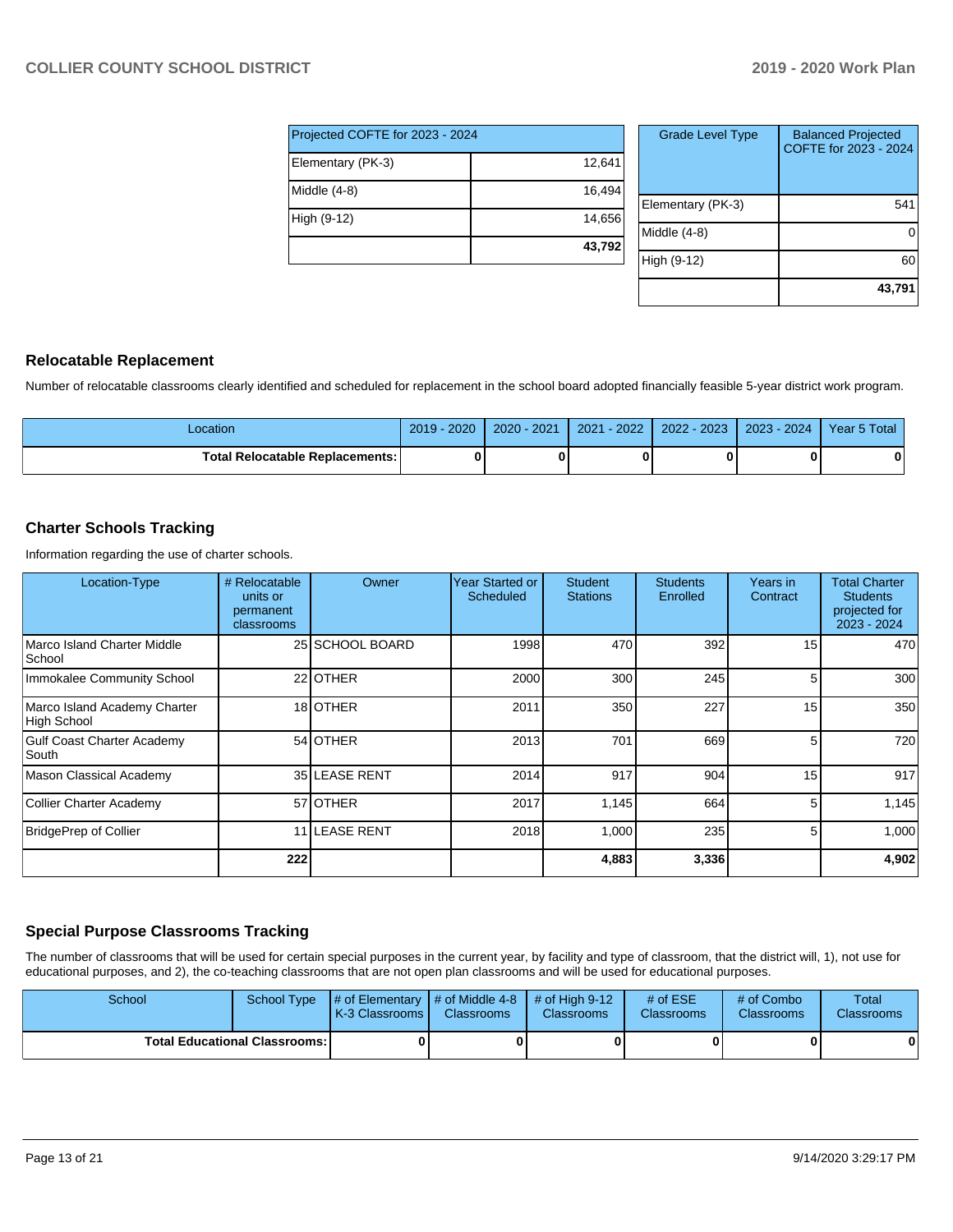| School                                        | <b>School Type</b> | # of Elementary<br>K-3 Classrooms | # of Middle 4-8<br><b>Classrooms</b> | # of High 9-12<br>Classrooms | # of ESE<br><b>Classrooms</b> | # of Combo<br><b>Classrooms</b> | <b>Total</b><br><b>Classrooms</b> |
|-----------------------------------------------|--------------------|-----------------------------------|--------------------------------------|------------------------------|-------------------------------|---------------------------------|-----------------------------------|
| <b>SEA GATE ELEMENTARY</b>                    | Co-Teaching        | $\Omega$                          | 24                                   | $\Omega$                     | 0                             |                                 | 24                                |
| <b>HIGHLANDS ELEMENTARY</b>                   | Co-Teaching        | 6                                 | 5                                    | 0                            | $\Omega$                      | 0                               | 11                                |
| <b>EAST NAPLES MIDDLE</b>                     | Co-Teaching        | 0                                 | 4                                    | 0                            | 0                             | 0                               | 4                                 |
| <b>CORKSCREW MIDDLE</b>                       | Co-Teaching        | 0                                 | 30                                   | $\Omega$                     | $\Omega$                      | $\Omega$                        | 30                                |
| <b>HERBERT CAMBRIDGE</b><br><b>ELEMENTARY</b> | Co-Teaching        | 6                                 | 6                                    | 0                            | $\Omega$                      | 0                               | 12                                |
| <b>VETERANS MEMORIAL</b><br><b>ELEMENTARY</b> | Co-Teaching        | $\Omega$                          | 10                                   | 0                            | $\Omega$                      | $\Omega$                        | 10                                |
| <b>LELY HIGH SCHOOL</b>                       | Co-Teaching        | $\Omega$                          | $\Omega$                             | 5                            | $\Omega$                      | $\Omega$                        | 5                                 |
| <b>NORTH NAPLES MIDDLE</b>                    | Co-Teaching        | 0                                 | 18                                   | 0                            | $\overline{0}$                | 0                               | 18                                |
| <b>BIG CYPRESS ELEMENTARY</b>                 | Co-Teaching        | ົ                                 | 4                                    | 0                            | $\Omega$                      | $\Omega$                        | 6                                 |
| <b>IMMOKALEE MIDDLE</b>                       | Co-Teaching        | O                                 | 6                                    | $\Omega$                     | $\Omega$                      | O                               | 6                                 |
| <b>VINEYARDS ELEMENTARY</b>                   | Co-Teaching        | 10                                | $\Omega$                             | 0                            | $\overline{0}$                | 0                               | 10                                |
| <b>LAUREL OAK ELEMENTARY</b>                  | Co-Teaching        | 50                                | 23                                   | $\Omega$                     | $\Omega$                      | $\Omega$                        | 73                                |
| <b>MANATEE ELEMENTARY</b>                     | Co-Teaching        | $\Omega$                          | 10                                   | $\Omega$                     | $\Omega$                      | 0                               | 10                                |
| <b>Total Co-Teaching Classrooms:</b>          |                    | 74                                | 140                                  | 5                            | $\bf{0}$                      | 0                               | 219                               |

#### **Infrastructure Tracking**

**Necessary offsite infrastructure requirements resulting from expansions or new schools. This section should include infrastructure information related to capacity project schedules and other project schedules (Section 4).** 

Immokalee High School Addition located on the Immokalee High School campus to accommodate growth - offsite infrastructure requirements to be determined

New High School "GGG" located in the North Naples Planning Community to accommodate growth - offsite infrastructure requirements to be determined

**Proposed location of planned facilities, whether those locations are consistent with the comprehensive plans of all affected local governments, and recommendations for infrastructure and other improvements to land adjacent to existing facilities. Provisions of 1013.33(12), (13) and (14) and 1013.36 must be addressed for new facilities planned within the 1st three years of the plan (Section 5).** 

Immokalee High School addition located on the Immokalee High School campus

New High School "GGG" located in the North Naples Planning Community

**Consistent with Comp Plan?** Yes

#### **Net New Classrooms**

The number of classrooms, by grade level and type of construction, that were added during the last fiscal year.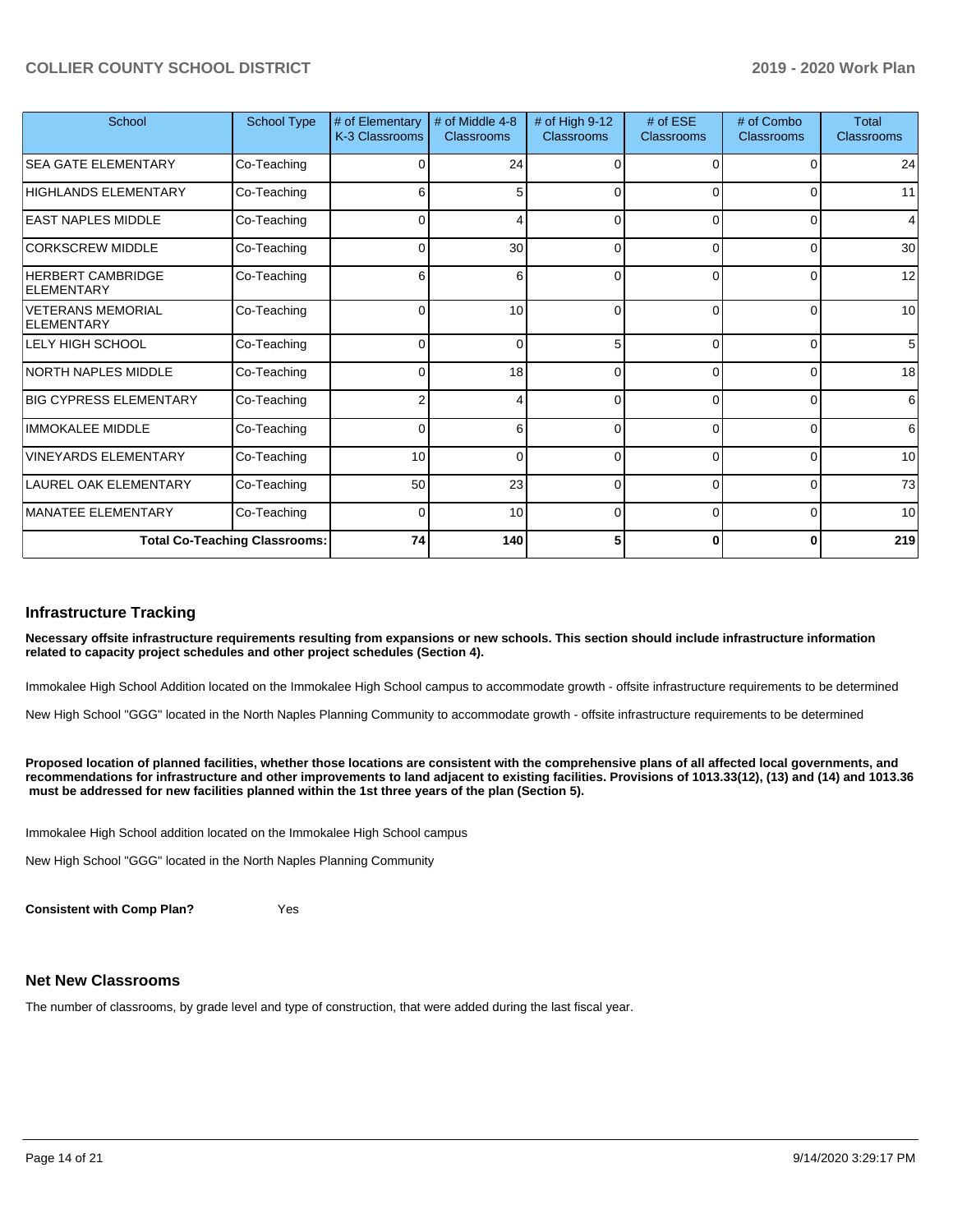| List the net new classrooms added in the 2018 - 2019 fiscal year.                                                                                       |                              |                            |                                                                        |                        | year.                        | List the net new classrooms to be added in the 2019 - 2020 fiscal |                                |                        |
|---------------------------------------------------------------------------------------------------------------------------------------------------------|------------------------------|----------------------------|------------------------------------------------------------------------|------------------------|------------------------------|-------------------------------------------------------------------|--------------------------------|------------------------|
| "Classrooms" is defined as capacity carrying classrooms that are added to increase<br>capacity to enable the district to meet the Class Size Amendment. |                              |                            | Totals for fiscal year 2019 - 2020 should match totals in Section 15A. |                        |                              |                                                                   |                                |                        |
| Location                                                                                                                                                | $2018 - 2019$ #<br>Permanent | $2018 - 2019$ #<br>Modular | $2018 - 2019$ #<br>Relocatable                                         | $2018 - 2019$<br>Total | $2019 - 2020$ #<br>Permanent | $2019 - 2020$ #<br>Modular                                        | $2019 - 2020$ #<br>Relocatable | $2019 - 2020$<br>Total |
| Elementary (PK-3)                                                                                                                                       |                              |                            |                                                                        |                        |                              |                                                                   |                                |                        |
| Middle (4-8)                                                                                                                                            |                              |                            |                                                                        |                        |                              |                                                                   |                                |                        |
| High (9-12)                                                                                                                                             |                              |                            |                                                                        |                        |                              |                                                                   |                                | ΩI                     |
|                                                                                                                                                         |                              |                            |                                                                        |                        |                              |                                                                   |                                |                        |

### **Relocatable Student Stations**

Number of students that will be educated in relocatable units, by school, in the current year, and the projected number of students for each of the years in the workplan.

| <b>Site</b>                                           | 2019 - 2020 | 2020 - 2021 | 2021 - 2022 | 2022 - 2023 | 2023 - 2024 | 5 Year Average |
|-------------------------------------------------------|-------------|-------------|-------------|-------------|-------------|----------------|
| <b>CYPRESS PALM MIDDLE</b>                            | $\Omega$    | $\Omega$    | $\Omega$    | $\Omega$    | $\Omega$    | $\mathbf 0$    |
| <b>PARKSIDE ELEMENTARY</b>                            | 0           | 0           | $\Omega$    | $\Omega$    | 0           | $\Omega$       |
| <b>OSCEOLA ELEMENTARY</b>                             | 0           | 0           | $\Omega$    | 0           | $\Omega$    | $\Omega$       |
| <b>OAKRIDGE MIDDLE</b>                                | 0           | 0           | $\Omega$    | 12          | 59          | 14             |
| ALTERNATIVE SCHOOL                                    | 20          | 0           | $\Omega$    | 0           | 0           | $\overline{4}$ |
| MANATEE ELEMENTARY                                    | 92          | $\Omega$    | 3           | 12          | $\Omega$    | 21             |
| MANATEE MIDDLE                                        | 0           | 0           | $\Omega$    | $\Omega$    | 0           | $\mathbf 0$    |
| <b>VILLAGE OAKS ELEMENTARY</b>                        | 0           | 0           | $\Omega$    | 0           | 0           | $\mathbf 0$    |
| <b>GOLDEN TERRACE ELEMENTARY NORTH</b>                | 0           | 0           | $\Omega$    | $\mathbf 0$ | 0           | $\mathbf 0$    |
| <b>IMMOKALEE MIDDLE</b>                               | 66          | 98          | 74          | 16          | $\Omega$    | 51             |
| <b>VINEYARDS ELEMENTARY</b>                           | 54          | 29          | 28          | 36          | 47          | 39             |
| <b>LELY ELEMENTARY</b>                                | 0           | $\Omega$    | $\Omega$    | 0           | $\Omega$    | $\mathbf 0$    |
| LAUREL OAK ELEMENTARY                                 | 262         | 344         | 358         | 352         | 342         | 332            |
| IMMOKALEE HIGH SCHOOL                                 | 150         | 151         | 230         | 0           | 0           | 106            |
| JAMES L WALKER VOCATIONAL-TECHNICAL<br><b>COLLEGE</b> | 100         | 0           | $\Omega$    | 0           | 0           | 20             |
| <b>BARRON COLLIER HIGH SCHOOL</b>                     | 0           | 0           | $\Omega$    | 0           | 0           | $\mathbf 0$    |
| <b>GOLDEN GATE MIDDLE</b>                             | 0           | $\Omega$    | $\Omega$    | 0           | 0           | $\mathbf 0$    |
| <b>BIG CYPRESS ELEMENTARY</b>                         | 0           | 0           | $\Omega$    | 0           | 0           | $\pmb{0}$      |
| POINCIANA ELEMENTARY                                  | 0           | 0           | $\Omega$    | 0           | 0           | 0              |
| <b>GOLDEN GATE ELEMENTARY NORTH</b>                   | 0           | 0           | $\mathbf 0$ | 0           | 0           | $\mathbf 0$    |
| NAPLES PARK ELEMENTARY                                | 23          | 0           | $\Omega$    | 0           | 0           | 5              |
| <b>PINE RIDGE MIDDLE</b>                              | 0           | 0           | $\Omega$    | 0           | 0           | $\mathbf 0$    |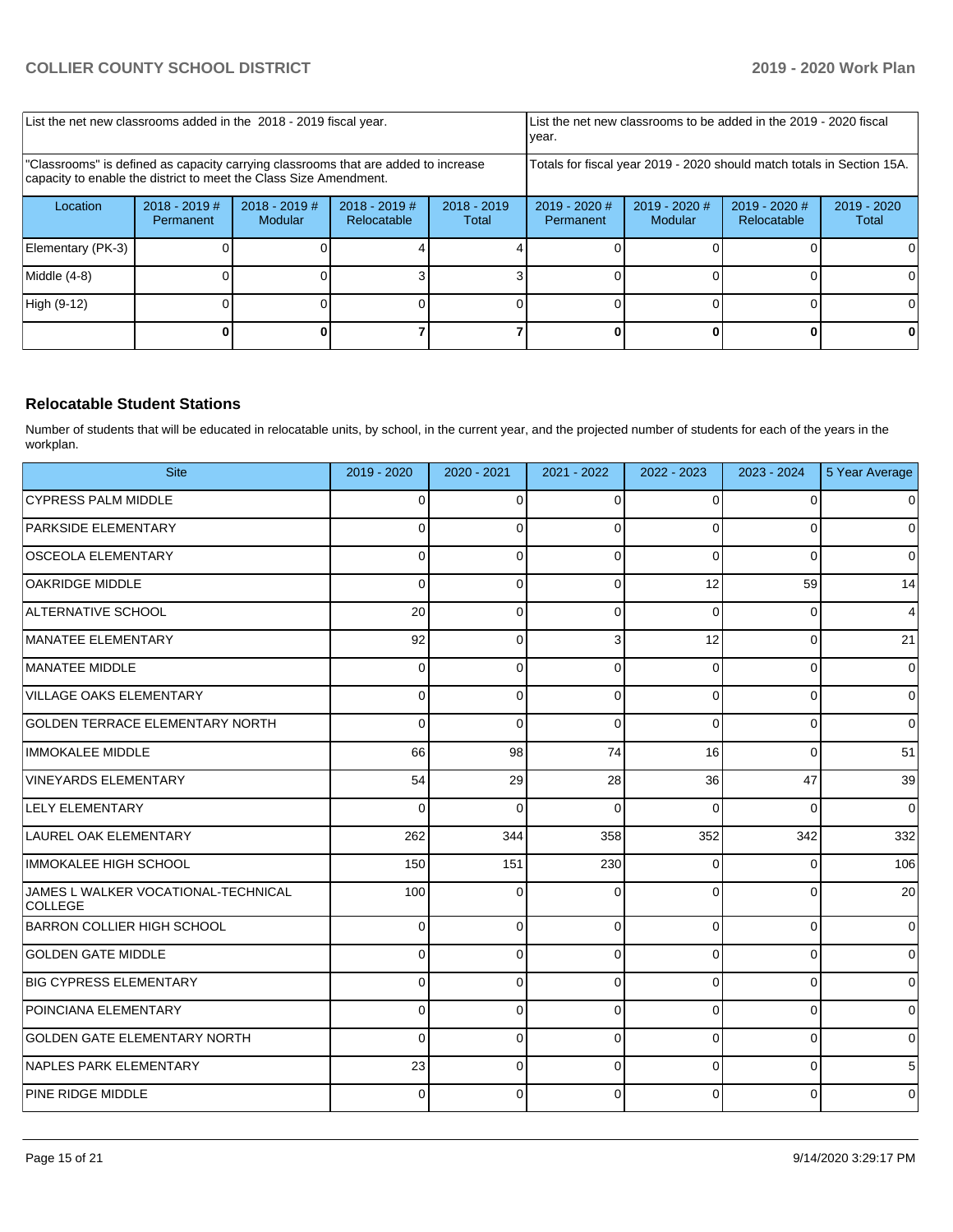| LELY HIGH SCHOOL                                  | $\Omega$       | 0           | 0           | $\overline{0}$ | 0           | $\Omega$        |
|---------------------------------------------------|----------------|-------------|-------------|----------------|-------------|-----------------|
| <b>GOLDEN TERRACE ELEMENTARY SOUTH</b>            | 0              | 0           | 0           | $\Omega$       | 0           | 0               |
| <b>GOLDEN GATE ELEMENTARY SOUTH</b>               | 0              | $\Omega$    | 0           | $\Omega$       | $\Omega$    | $\Omega$        |
| <b>GOLDEN GATE HIGH SCHOOL</b>                    | 0              | $\Omega$    | 0           | $\Omega$       | $\Omega$    | 0               |
| PALMETTO RIDGE HIGH SCHOOL                        | 0              | 132         | 175         | 241            | $\Omega$    | 110             |
| VETERANS MEMORIAL ELEMENTARY                      | 0              | 0           | 0           | $\Omega$       | $\Omega$    | 0               |
| <b>HIGHLANDS ELEMENTARY</b>                       | 0              | $\Omega$    | 0           | $\Omega$       | $\Omega$    | 0               |
| LAKE TRAFFORD ELEMENTARY                          | 18             | 0           | 0           | $\Omega$       | $\Omega$    | 4               |
| <b>AVALON ELEMENTARY</b>                          | 94             | $\mathbf 0$ | $\Omega$    | $\Omega$       | $\Omega$    | 19              |
| <b>EAST NAPLES MIDDLE</b>                         | $\Omega$       | $\mathbf 0$ | 0           | $\Omega$       | $\Omega$    | 0               |
| CORKSCREW ELEMENTARY                              | 0              | $\Omega$    | $\Omega$    | $\Omega$       | $\Omega$    | $\Omega$        |
| <b>CORKSCREW MIDDLE</b>                           | 0              | $\mathbf 0$ | 0           | $\Omega$       | $\Omega$    | 0               |
| <b>EDEN PARK ELEMENTARY</b>                       | 0              | $\Omega$    | $\Omega$    | $\Omega$       | $\Omega$    | 0               |
| <b>PALMETTO ELEMENTARY</b>                        | 0              | $\mathbf 0$ | 0           | $\Omega$       | $\Omega$    | 0               |
| MIKE DAVIS ELEMENTARY                             | 0              | $\Omega$    | 0           | $\Omega$       | $\Omega$    | $\Omega$        |
| IMMOKALEE TECHNICAL COLLEGE                       | 0              | $\mathbf 0$ | 0           | $\Omega$       | $\Omega$    | 0               |
| MARCO ISLAND CHARTER MIDDLE SCHOOL                | 0              | $\Omega$    | 0           | $\Omega$       | $\Omega$    | 0               |
| LAKE PARK ELEMENTARY                              | 68             | $\mathbf 0$ | 10          | 24             | 44          | 29              |
| TOMMIE BARFIELD ELEMENTARY                        | 55             | 0           | 0           | $\Omega$       | $\Omega$    | 11              |
| SHADOWLAWN ELEMENTARY                             | $\Omega$       | $\mathbf 0$ | 0           | $\Omega$       | $\Omega$    | 0               |
| NAPLES HIGH SCHOOL                                | 0              | $\Omega$    | 0           | $\Omega$       | $\Omega$    | $\Omega$        |
| <b>PINECREST ELEMENTARY</b>                       | 72             | $\mathbf 0$ | 0           | $\Omega$       | $\Omega$    | 14              |
| <b>SEA GATE ELEMENTARY</b>                        | $\Omega$       | $\Omega$    | $\Omega$    | $\Omega$       | $\Omega$    | $\Omega$        |
| <b>BETHUNE EDUCATION CENTER</b>                   | 50             | $\Omega$    | $\Omega$    | $\Omega$       | $\Omega$    | 10 <sup>1</sup> |
| CALUSA PARK ELEMENTARY                            | 0              | 0           |             | ΩI             | $\Omega$    | 0               |
| SABAL PALM ELEMENTARY                             | $\overline{0}$ | 0           | 0           | $\overline{0}$ | 0           | $\overline{0}$  |
| <b>NORTH NAPLES MIDDLE</b>                        | $\overline{0}$ | $\mathbf 0$ | 0           | $\overline{0}$ | $\mathbf 0$ | $\overline{0}$  |
| <b>ESTATES ELEMENTARY</b>                         | $\overline{0}$ | $\mathbf 0$ | 0           | $\overline{0}$ | 0           | 0               |
| EVERGLADES CITY SCHOOL                            | $\overline{0}$ | $\mathbf 0$ | 0           | $\overline{0}$ | 0           | 0               |
| <b>GULFVIEW MIDDLE</b>                            | 0              | $\mathbf 0$ | 0           | $\overline{0}$ | 0           | 0               |
| PELICAN MARSH ELEMENTARY                          | $\Omega$       | $\mathbf 0$ | $\mathbf 0$ | $\Omega$       | 0           | $\overline{0}$  |
| GULF COAST HIGH SCHOOL                            | 375            | 691         | 748         | 819            | $\mathbf 0$ | 527             |
| Totals for COLLIER COUNTY SCHOOL DISTRICT         |                |             |             |                |             |                 |
| Total students in relocatables by year.           | 1,499          | 1,445       | 1,626       | 1,512          | 492         | 1,315           |
| Total number of COFTE students projected by year. | 43,446         | 43,559      | 43,745      | 43,856         | 43,792      | 43,680          |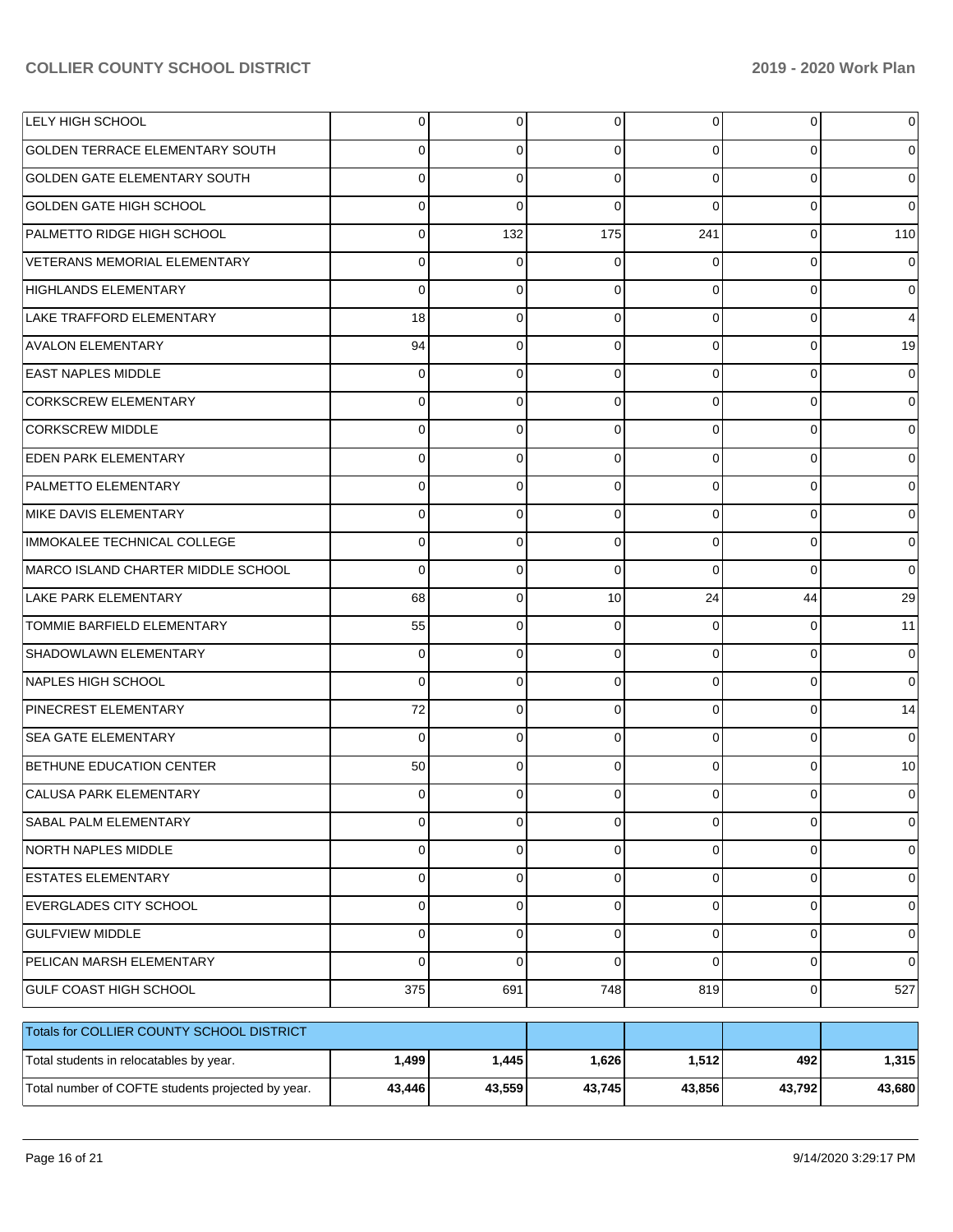| Darcont<br>vear.<br>relocatables<br>, bv | $\sim$ 0/<br>,,,, | $\ddot{\phantom{1}}$<br>7٥<br>- 1 | - 01<br>. . | _<br>-റെ<br><b>70 L</b> | $\mathbf{a}$<br>7٥ | ၊ % |
|------------------------------------------|-------------------|-----------------------------------|-------------|-------------------------|--------------------|-----|

### **Leased Facilities Tracking**

Exising leased facilities and plans for the acquisition of leased facilities, including the number of classrooms and student stations, as reported in the educational plant survey, that are planned in that location at the end of the five year workplan.

| Location                                              | # of Leased<br>Classrooms 2019 -<br>2020 | <b>FISH Student</b><br><b>Stations</b> | Owner      | # of Leased<br>Classrooms 2023 -<br>2024 | <b>FISH Student</b><br><b>Stations</b> |
|-------------------------------------------------------|------------------------------------------|----------------------------------------|------------|------------------------------------------|----------------------------------------|
| LAKE PARK ELEMENTARY                                  |                                          |                                        | 68 Leased  | 4                                        | 68                                     |
| GULF COAST HIGH SCHOOL                                | 15                                       |                                        | 375 Leased | $\Omega$                                 | $\Omega$                               |
| <b>VINEYARDS ELEMENTARY</b>                           |                                          |                                        | 18 Leased  |                                          | 18                                     |
| <b>TOMMIE BARFIELD ELEMENTARY</b>                     |                                          |                                        | 15 Leased  |                                          | 15                                     |
| <b>AVALON ELEMENTARY</b>                              | 4                                        |                                        | 76 Leased  | 4                                        | 76                                     |
| <b>IMMOKALEE HIGH SCHOOL</b>                          | 6                                        |                                        | 150 Leased | $\overline{0}$                           | $\Omega$                               |
| <b>BETHUNE EDUCATION CENTER</b>                       | 2                                        |                                        | 50 Leased  |                                          | 10                                     |
| PINECREST ELEMENTARY                                  |                                          |                                        | 72 Leased  | 0                                        | $\Omega$                               |
| LAKE TRAFFORD ELEMENTARY                              |                                          |                                        | 18 Leased  | $\Omega$                                 | $\Omega$                               |
| JAMES L WALKER VOCATIONAL-TECHNICAL<br><b>COLLEGE</b> | 4                                        |                                        | 100 Leased | $\Omega$                                 | $\Omega$                               |
|                                                       | 42                                       | 942                                    |            | 11                                       | 187                                    |

## **Failed Standard Relocatable Tracking**

Relocatable units currently reported by school, from FISH, and the number of relocatable units identified as 'Failed Standards'.

Nothing reported for this section.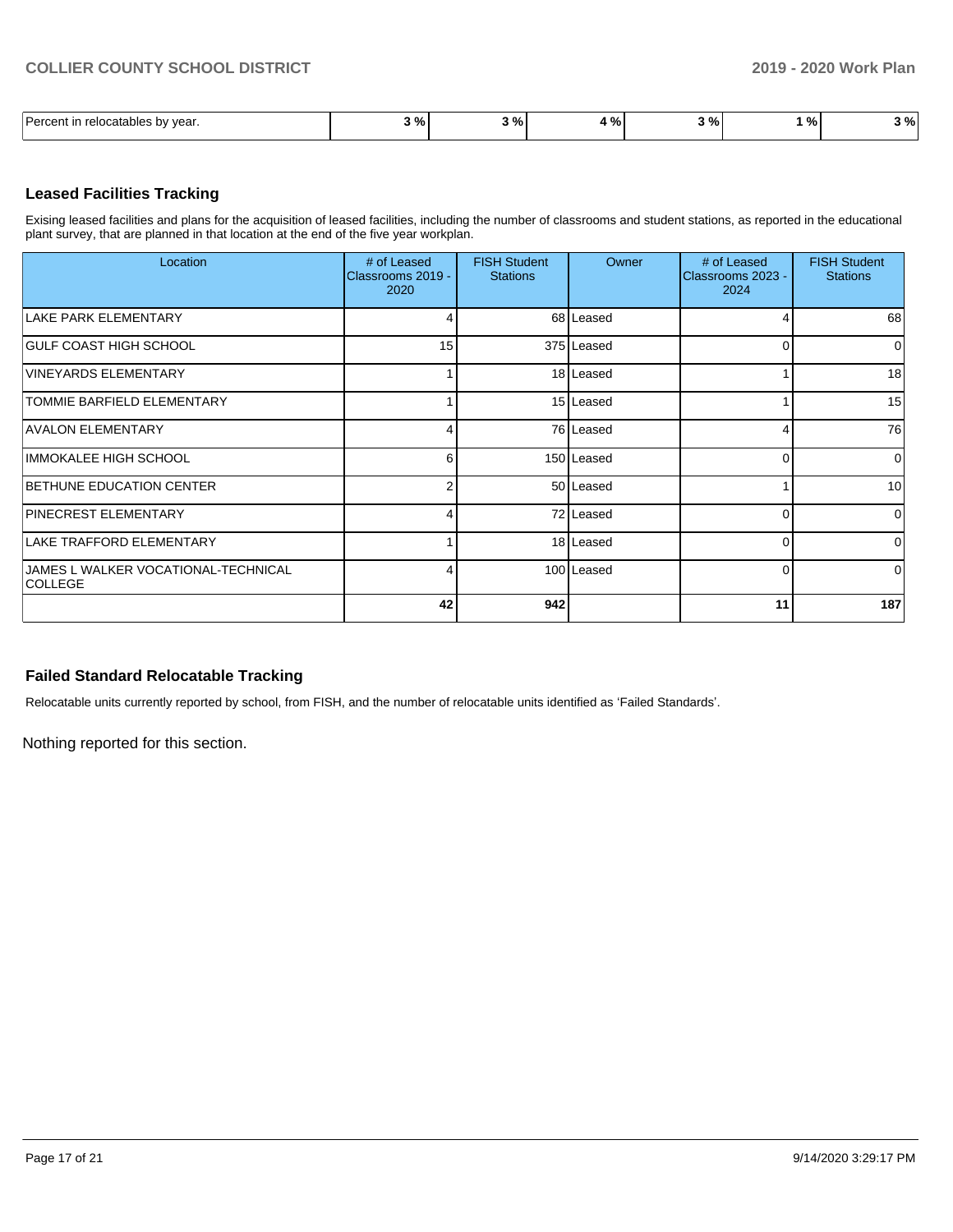# **Planning**

#### **Class Size Reduction Planning**

**Plans approved by the school board that reduce the need for permanent student stations such as acceptable school capacity levels, redistricting, busing, year-round schools, charter schools, magnet schools, public-private partnerships, multitrack scheduling, grade level organization, block scheduling, or other alternatives.**

The District manages its existing capacity through space utilization review, placement of voluntary PK and special programs, monitoring charter school enrollment and impacts of birth data on kindergarten enrollment. Additionally, the need for attendance boundary adjustments is evaluated annually.

#### **School Closure Planning**

**Plans for the closure of any school, including plans for disposition of the facility or usage of facility space, and anticipated revenues.** 

None

# **Long Range Planning**

#### **Ten-Year Maintenance**

District projects and locations regarding the projected need for major renovation, repair, and maintenance projects within the district in years 6-10 beyond the projects plans detailed in the five years covered by the work plan.

| Project                                        | 2023 - 2024 / 2028 - 2029<br><b>Projected Cost</b> |
|------------------------------------------------|----------------------------------------------------|
| Electrical Districtwide                        | \$15,837,000                                       |
| <b>HVAC Districtwide</b>                       | \$57,101,000                                       |
| Roofing Districtwide                           | \$15,315,000                                       |
| <b>School Renovations Districtwide</b>         | \$19,556,000                                       |
| <b>Emergency Maintenance</b>                   | \$15,000,000                                       |
| <b>Facility Modifications/Special Needs</b>    | \$17,500,000                                       |
| <b>Facility Renovations other than Schools</b> | \$1,549,000                                        |
| Maintenance                                    | \$12,090,000                                       |
| Roads and Bridge                               | \$273,000                                          |
|                                                | \$154,221,000                                      |

## **Ten-Year Capacity**

Schedule of capital outlay projects projected to ensure the availability of satisfactory student stations for the projected student enrollment in K-12 programs for the future 5 years beyond the 5-year district facilities work program.

| Project                           | Location, Community, Quadrant or other<br>general location | 2023 - 2024 / 2028 - 2029<br><b>Projected Cost</b> |
|-----------------------------------|------------------------------------------------------------|----------------------------------------------------|
| Project description not specified | Location not specified                                     | \$0                                                |
|                                   |                                                            | \$0                                                |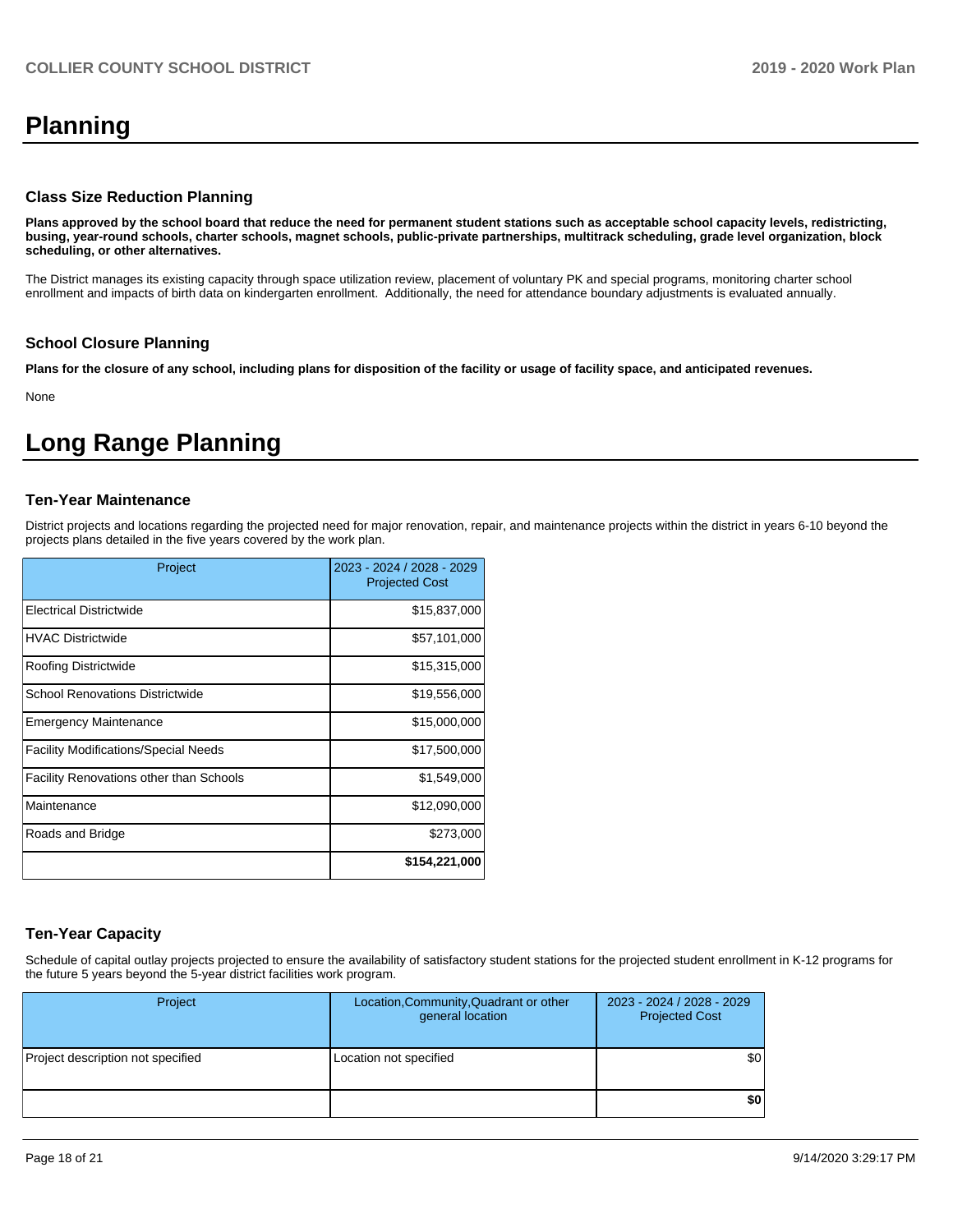## **Ten-Year Planned Utilization**

Schedule of planned capital outlay projects identifying the standard grade groupings, capacities, and planned utilization rates of future educational facilities of the district for both permanent and relocatable facilities.

| <b>Grade Level Projections</b>   | <b>FISH</b><br><b>Student</b><br><b>Stations</b> | Actual 2018 -<br><b>2019 FISH</b><br>Capacity | Actual<br>$2018 -$<br>2019<br><b>COFTE</b> | Actual 2018 - 2019<br><b>Utilization</b> | Actual 2019 - 2020 / 2028 - 2029 new<br>Student Capacity to be added/removed | Projected 2028<br>2029 COFTE | Projected 2028 -<br>2029 Utilization |
|----------------------------------|--------------------------------------------------|-----------------------------------------------|--------------------------------------------|------------------------------------------|------------------------------------------------------------------------------|------------------------------|--------------------------------------|
| Elementary - District<br>lTotals | 24,715                                           | 24,715                                        | 19,266.98                                  | 77.96 %                                  |                                                                              | 21,527                       | 87.10 %                              |
| Middle - District Totals         | 13.857                                           | 12.467                                        | 10.502.04                                  | 84.24 %                                  |                                                                              | 11,253                       | 90.26 %                              |
| High - District Totals           | 14,414                                           | 13.690                                        | 12.601.09                                  | 92.05 %                                  | 2.400                                                                        | 16.145                       | 100.34 %                             |
| Other - ESE. etc                 | 2.694                                            | 3,252                                         | 1.192.52                                   | 36.69 %                                  |                                                                              | 1.000                        | 30.75 %                              |
|                                  | 55,680                                           | 54,124                                        | 43,562.63                                  | 80.49 %                                  | 2,400                                                                        | 49,925                       | 88.33 %                              |

**Combination schools are included with the middle schools for student stations, capacity, COFTE and utilization purposes because these facilities all have a 90% utilization factor. Use this space to explain or define the grade groupings for combination schools.** 

No comments to report.

#### **Ten-Year Infrastructure Planning**

**Proposed Location of Planned New, Remodeled, or New Additions to Facilities in 06 thru 10 out years (Section 28).**

N/A

Plans for closure of any school, including plans for disposition of the facility or usage of facility space, and anticipated revenues in the 06 thru 10 out **years (Section 29).**

N/A

#### **Twenty-Year Maintenance**

District projects and locations regarding the projected need for major renovation, repair, and maintenance projects within the district in years 11-20 beyond the projects plans detailed in the five years covered by the work plan.

| Project                         | 2028 - 2029 / 2038 - 2039 Projected Cost |
|---------------------------------|------------------------------------------|
| Electrical Districtwide         | \$22,305,000                             |
| HVAC Districtwide               | \$77,680,000                             |
| Roofing Districtwide            | \$24,732,000                             |
| School Renovations Districtwide | \$46,454,000                             |
| <b>Emergency Maintenance</b>    | \$30,000,000                             |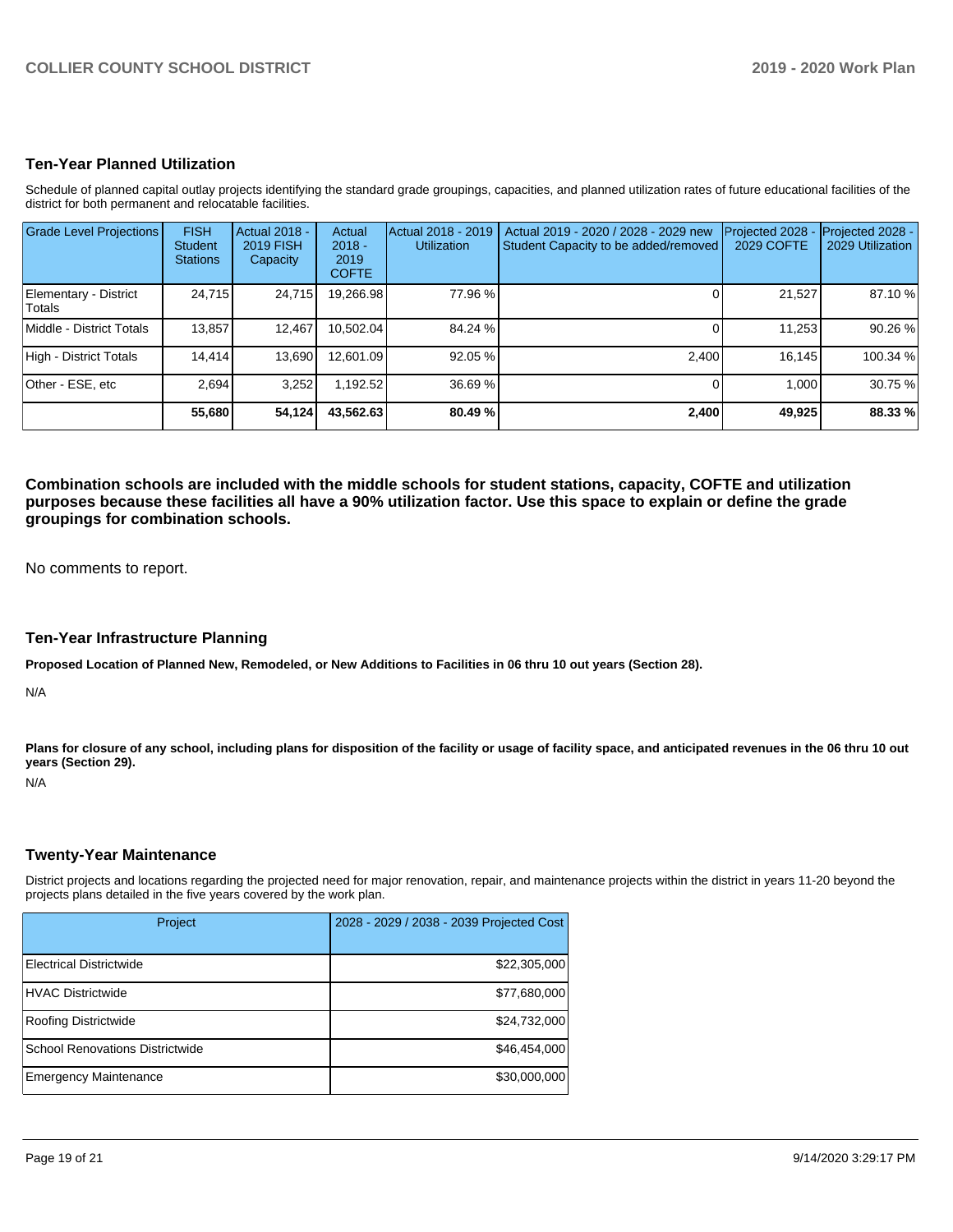| <b>Facility Modification/Special Needs Districtwide</b> | \$35,000,000  |
|---------------------------------------------------------|---------------|
| Facility Renovations other than Schools                 | \$950,000     |
| Maintenance                                             | \$24,180,000  |
| Roads and Bridge                                        | \$366,000     |
|                                                         | \$261,667,000 |

## **Twenty-Year Capacity**

Schedule of capital outlay projects projected to ensure the availability of satisfactory student stations for the projected student enrollment in K-12 programs for the future 11-20 years beyond the 5-year district facilities work program.

| Project               | Location, Community, Quadrant or other<br>general location | 2028 - 2029 / 2038 - 2039<br><b>Projected Cost</b> |  |
|-----------------------|------------------------------------------------------------|----------------------------------------------------|--|
| Elementary School "Q" | <b>Corkscrew Planning Community</b>                        | \$34,609,500                                       |  |
| Middle School "II"    | <b>Corkscrew Planning Community</b>                        | \$48,873,600                                       |  |
| High School "HHH"     | <b>Corkscrew Planning Community</b>                        | \$99,826,000                                       |  |
| Elementary School "L" | <b>Rural Estates Planning Community</b>                    | \$34,609,500                                       |  |
|                       |                                                            | \$217,918,600                                      |  |

## **Twenty-Year Planned Utilization**

Schedule of planned capital outlay projects identifying the standard grade groupings, capacities, and planned utilization rates of future educational facilities of the district for both permanent and relocatable facilities.

| <b>Grade Level Projections</b>   | <b>FISH</b><br><b>Student</b><br><b>Stations</b> | <b>Actual 2018 -</b><br><b>2019 FISH</b><br>Capacity | Actual<br>$2018 -$<br>2019<br><b>COFTE</b> | Actual 2018 - 2019<br><b>Utilization</b> | Actual 2019 - 2020 / 2038 - 2039 new<br>Student Capacity to be added/removed | Projected 2038<br>2039 COFTE | Projected 2038 -<br>2039 Utilization |
|----------------------------------|--------------------------------------------------|------------------------------------------------------|--------------------------------------------|------------------------------------------|------------------------------------------------------------------------------|------------------------------|--------------------------------------|
| Elementary - District<br> Totals | 24,715                                           | 24,715                                               | 19,266.98                                  | 77.96 %                                  | .800                                                                         | 24,175                       | 91.17%                               |
| Middle - District Totals         | 13.857                                           | 12.467                                               | 10.502.04                                  | 84.24 %                                  | 1.200                                                                        | 12,637                       | 92.46 %                              |
| High - District Totals           | 14.414                                           | 13,690                                               | 12.601.09                                  | 92.05 %                                  | 4.400                                                                        | 18.131                       | 100.23%                              |
| Other - ESE, etc                 | 2.694                                            | 3.252                                                | 1.192.52                                   | 36.69 %                                  |                                                                              | 1.000                        | 30.75 %                              |
|                                  | 55,680                                           | 54,124                                               | 43,562.63                                  | 80.49 %                                  | 7,400                                                                        | 55,943                       | 90.93%                               |

**Combination schools are included with the middle schools for student stations, capacity, COFTE and utilization purposes because these facilities all have a 90% utilization factor. Use this space to explain or define the grade groupings for combination schools.** 

No comments to report.